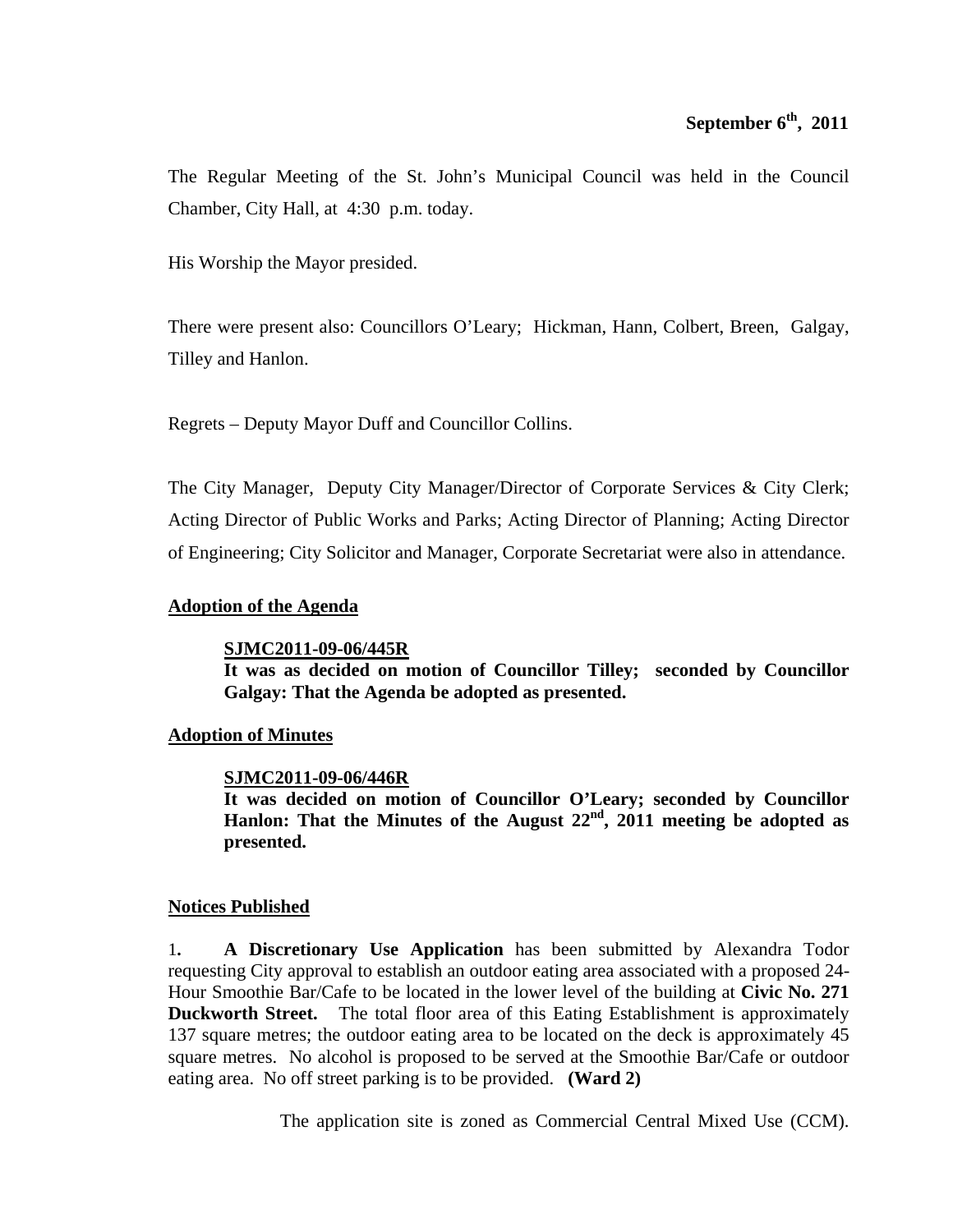The CCM Zone allows the indoor portion of the Smoothie Bar/Cafe as a Permitted Use while the outdoor eating area portion of the Smoothie Bar/ Cafe is a Discretionary Use in the zone.

# **One (1) Submission of Objection**

# **SJMC2011-09-06/447R**

**It was moved by Councillor Colbert; seconded by Councillor Hanlon: That the application be approved.** 

## **SJMC2011-09-06/448R**

**It was then moved by Councillor Galgay; seconded by Councillor Breen: That the motion be amended to grant approval of the Smoothie Bar/Café to be located on the lower level of the building at Civic No. 271 Duckworth Street contingent on the deck being closed down at midnight.** 

 **The amendment as proposed was unanimously carried.** 

 **The main motion as amended being put was unanimously carried.** 

## **Development Committee Report dated August 30, 2011**

Council considered the following Development Committee Report dated August 30, 2011:

2011:

# **RECOMMENDATION OF APPROVAL:**

**1. Crown Land Grant Referral Discretionary Use Application/Proposed Freight Terminal Applicant: Oceanex Conception Bay South (CBS) By-Pass Road (Ward 5)**

The Development Committee recommends that Council approve the Crown Land Grant. The development of the site is subject to Oceanex submitting a development application. Final approval is subject to the developer satisfying the requirements of the Discretionary Use Permit and other requirements by the City of St. John's.

# **RECOMEMNDATION OF REJECTION:**

**2. Proposed Upper Deck and Rail Applicant: Deer Park Contracting Limited Civic No. 6 Top Battery Road (Ward 2)**

Based on the opinion of the Development Committee that the view of the abutting property owners will be affected by the addition of the proposed deck, it is recommended that Council reject the above noted application.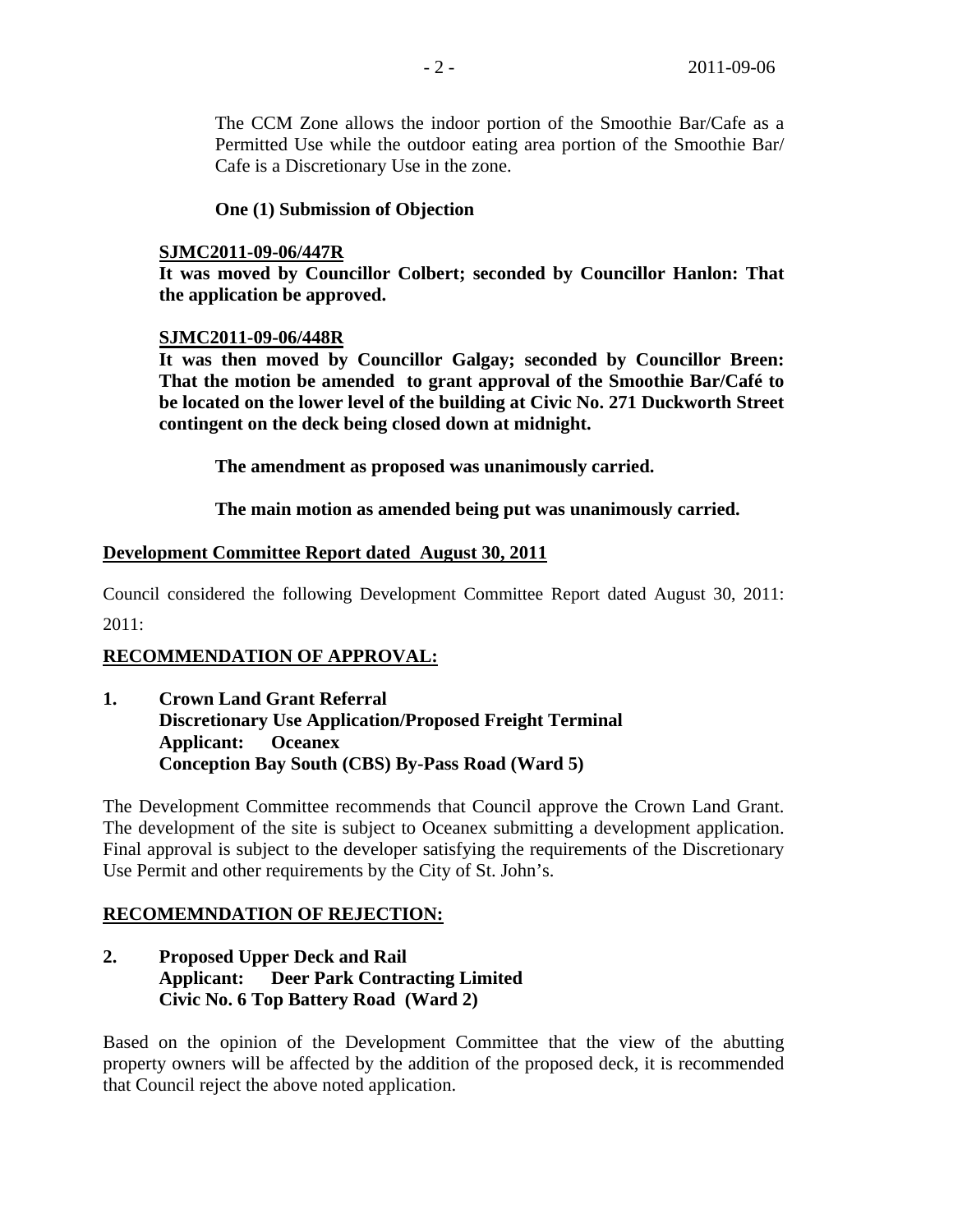Robert F. Smart City Manager Chair – Development Committee

## **SJMC2011-09-06/449R**

**It was moved by Councillor Hann; seconded by Councillor Breen: That the Committee's recommendations be approved.** 

## **The motion being put was unanimously carried.**

## **Heritage Advisory Committee Report dated August 23, 2011**

Council considered the following Heritage Advisory Committee Report dated August 23, 2011:

| Deputy Mayor Shannie Duff, Chairperson                 |  |
|--------------------------------------------------------|--|
|                                                        |  |
|                                                        |  |
| David Kelland, NL Association of Architects            |  |
| George Chalker, Heritage Foundation of NL              |  |
| Tony Lockyer, NL Homebuilders Association              |  |
| Melanie Del Rizzo, Citizen Representative              |  |
|                                                        |  |
| <b>Sylvester Crocker, Manger of Technical Services</b> |  |
| Ken O'Brien, Manager of Planning & Information         |  |
|                                                        |  |
|                                                        |  |
|                                                        |  |
|                                                        |  |
|                                                        |  |

Also in attendance was Dave Bartlett with The Telegram.

# **1. Delegation re: Proposed Subdivision of Property and Subdivision of Existing Heritage Dwelling Into Two (2) Dwelling Units – Civic No. 18 Topsail Road (2 Shaw Street)**

The Committee met with Mr. Paul Fowler, Wrightland Development and Mr. Beaton Sheppard, Sheppard Case Architects, to discuss the above noted application.

Mr. Sheppard provided some visual representations of the plans to redevelop the site, which is 3.4 acres, for a single detached housing subdivision. There will be four houses off the new cul-de-sac, including the existing heritage house, with six units off Shaw Street and two units off Topsail Road. The plans also include dividing the existing heritage house into two separate units, while maintaining many of its heritage characteristics such as the sky light, fire places, and windows. A garage for each unit will be constructed on either side of the house, and a conservatory area for each unit will be constructed on the roof of the dwelling. In addition, the main entrance of the dwelling will front on the new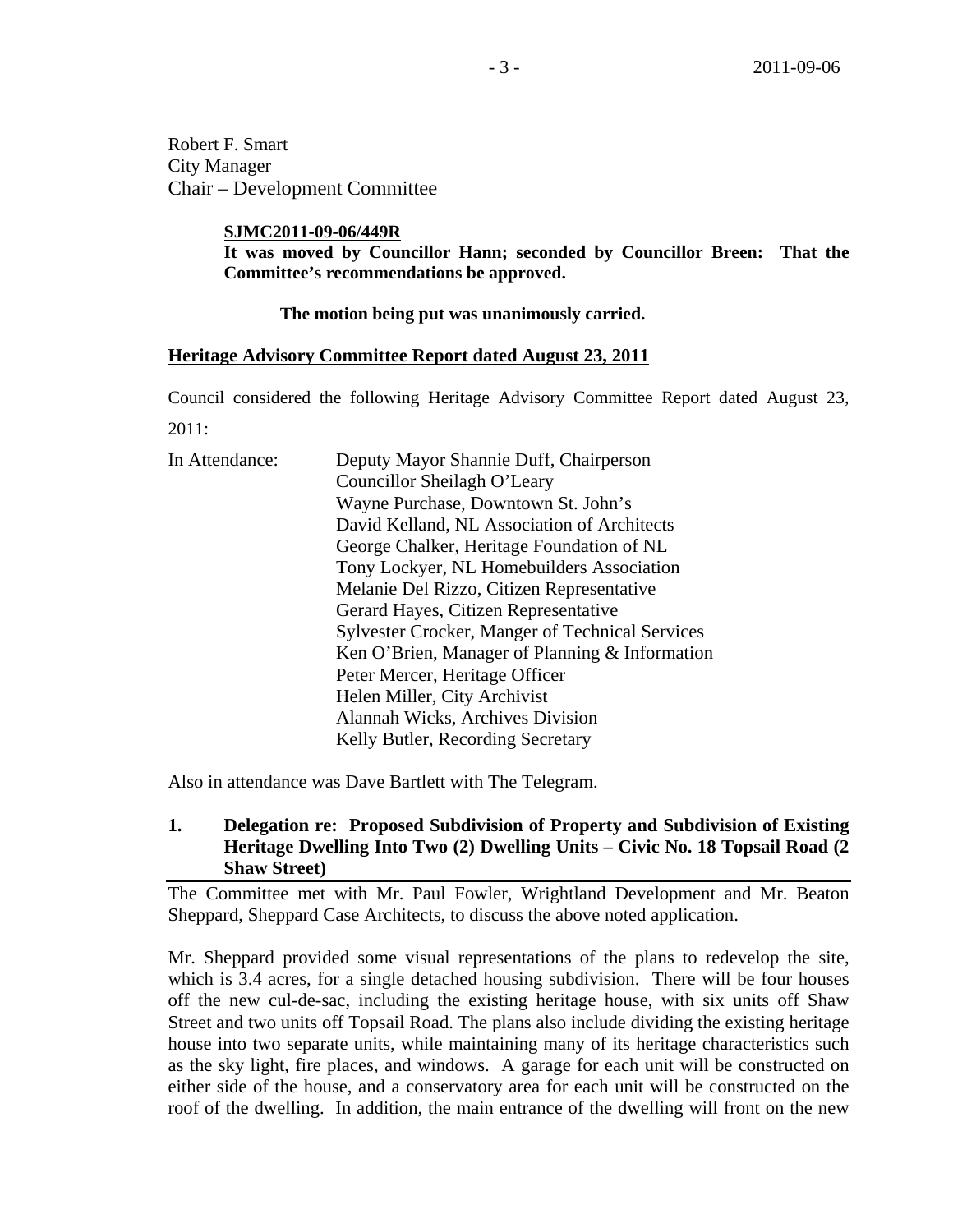cul-de-sac located off Shaw Street, with a separate entrance for each unit. Currently, the main entrance faces onto Topsail Road.

**The Committee recommends that the application to redevelop the heritage designated house at Civic No. 18 Topsail Road be approved as presented.** 

# **2. Delegation re: Revised Drawings for Proposed Office Building/Condominium Development – Civic No. 49-53 Harvey Road**

The Committee met with Mr. Richard Cook and Mr. Doug Hawes, representing the proponents Elaine Hann and Richard Hiblin, to discuss the above noted application and review the most recent rendering of the proposed building, which Mr. Cook presented at the meeting. (The revised drawings are attached for Council's information.)

Mr. Cook presented the revised design for the Harvey Road façade, and he indicated that the design attempted to emphasize the vertical lines and nature of the building in relation to the street. A prospective tenant for the first floor of the building has requested more glass in the lower level of the building. The first floor façade will include stone masonry cladding and coloured glass windows, and the remaining floors will have a metal cladding, which comes in various colours. He noted that no final decisions have been made on the colour of the windows, metal cladding, or the type of stone masonry cladding to be incorporated into the actual building.

Mr. Cook also presented the proposed design for the Long's Hill façade, and he noted that the change in grade made the design very challenging. The rear of the building will consist of two levels of underground parking with access/egress via two garage doors as well as balconies for the condominium units on the upper floors. These balconies will have glass-panel railings as the views from Long's Hill towards the harbour will be the main selling feature of the condominium units. Mr. Cook advised that there is an elevator shaft located at the central core of the building on Long's Hill, and it has not yet been decided if the exterior will be glass, which is common in many building designs, or if it will be finished in the same metal cladding that will be used on the Harvey Road façade.

# **The Committee recommends that the design of the proposed office building/ condominium development be granted Approval-in-Principle, subject the following conditions:**

- **a. that the glass used for the windows is one uniform colour for the entire building; and**
- **b. that the applicant submit more detailed information on the proposed façade for the Long's Hill elevation for the Committee's review and consideration.**

\*Note: An email poll of Council was conducted on August  $25<sup>th</sup>$  regarding this recommendation, and it received unanimous approval.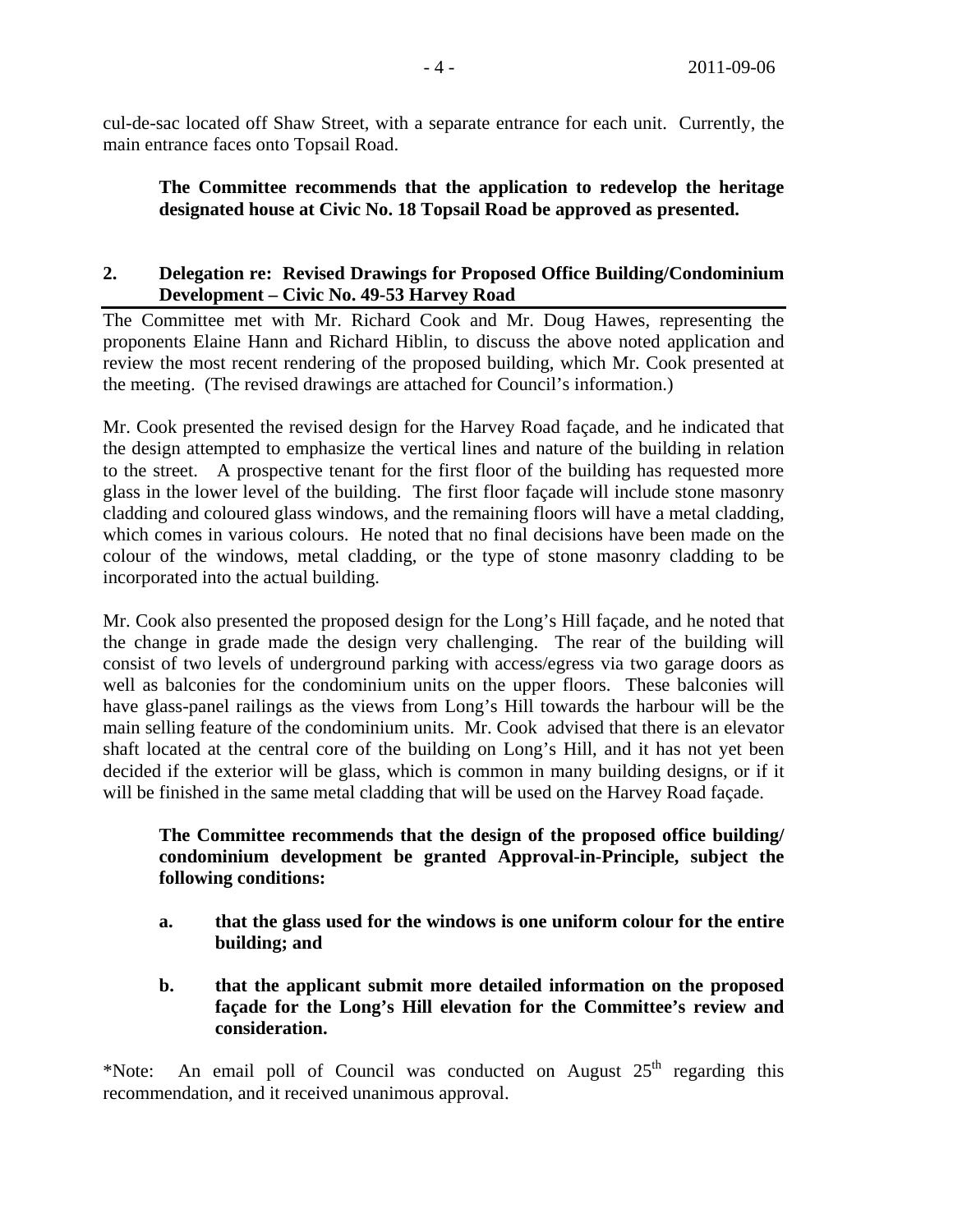# **3. Proposed 32 Unit Condominium Building – Civic No. 181 Hamilton Avenue (former CEI Club)**

The Committee reviewed renderings for the redevelopment and expansion of the existing building at Civic No. 181 Hamilton Avenue to accommodate 32 condominium units.

**The Committee recommends that the design submitted for the proposed 32 unit condominium development at Civic No. 181 Hamilton Avenue be approved.** 

# **4. Request from Deer Park Contracting to Use Smaller Corner Boards on a New Home – Civic No. 6 Top Battery Road**

The Committee considered a letter dated June 16, 2011, from Committee Member and Owner of Deer Park Contracting, Mr. Tony Lockyer, regarding the above noted matter.

The Heritage Officer advised that there is a requirement for wide corner board trim in heritage areas. Mr. Lockyer installed a narrower trim than required, which is why the issue is before the Heritage Advisory Committee. Mr. Lockyer explained that dwelling is 19 ft. wide, and by the time the 6" wide corner boards were installed as well as the trim around the windows, it would have left only a  $\frac{1}{2}$  " of siding visible on the boxed bay window section of the house. He noted that the smaller corner boards that were used still give the dwelling a heritage look. He requested the Committee's approval of the use of the smaller corner boards.

(Mr. Lockyer retired from the meeting.)

**The Committee, with the abstention of Ms. Del Rizzo, agreed that before a decision could be made on this request, members would conduct a site visit to get a full and better understanding of Mr. Lockyer's reasons for using smaller than required corner boards and the actual visual impact of doing which cannot be appreciated through the viewing of photographs. Committee members agreed to provide their comments on the application to the Heritage Officer.** 

Deputy Mayor Shannie Duff Chairperson

# **SJMC2011-09-06/450R**

**It was moved by Councillor O'Leary; seconded by Councillor Hanlon: That the Committee's recommendations pertaining to Items #1, 3 and 4 be approved.** 

 **The motion being put was unanimously carried.**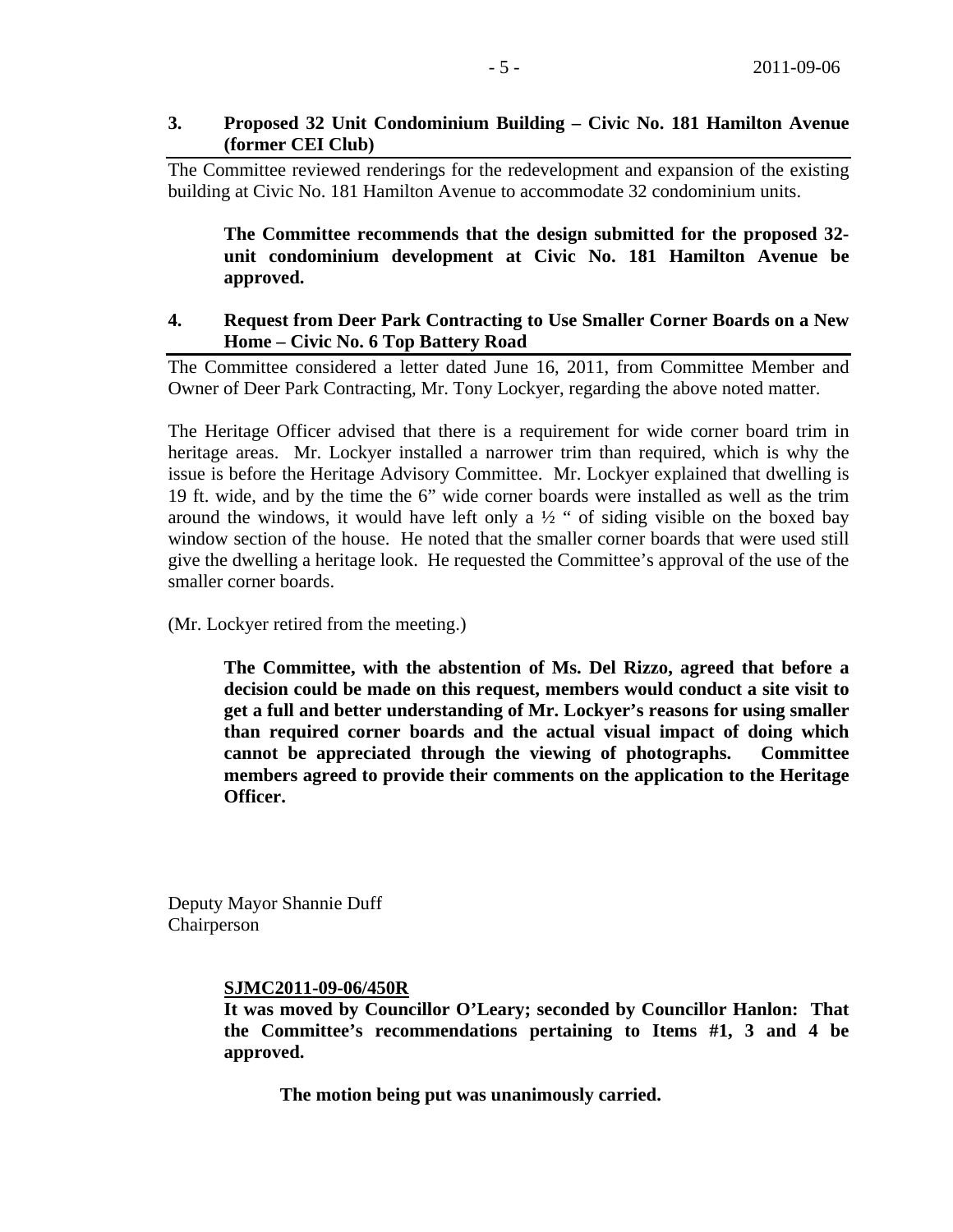# **SJMC2011-09-06/451R**

**Regarding Item #2: Revised Drawings for Proposed Office Building/Condominium Development – Civic No. 49-53 Harvey Road, Council unanimously ratified the following recommendation:** 

**The Committee recommends that the design of the proposed office building/condominium development be granted Approval-in-Principle, subject to the following conditions:** 

**a. that the glass used for the windows is one uniform colour for the entire building; and** 

**b. that the applicant submit more detailed information on the proposed façade for the Long's Hill elevation for the Committee's review and consideration.** 

# **Special Events Advisory Committee Report dated September 1, 2011**

Council considered the following Special Events Advisory Committee Report dated September 1, 2011:

| NL Sexual Assault Crisis Center Parade      |  |  |
|---------------------------------------------|--|--|
| Starts at Bannerman Park, ends at City Hall |  |  |
| September 16, 2011                          |  |  |
| $7:00 \text{ pm} - 8:15 \text{ pm}$         |  |  |
|                                             |  |  |

 2) **Event:** NLAA Provincial Marathon **Location:** Water Street East **Date:** September 11, 2011 **Time:** 8:00 am – 9:00 am

 This event requires the closure of Water Street from Patrick Street to Temperance Street.

 3) **Event:** 911**-** St. John's Fire Fighters/ Police and EMS Association Parade  **Location:** Sobey's Parking Lot on Merrymeeting Rd. to the Basilica **Date:** September 11, 2011 **Time:**  $3:00 \text{ pm} - 3:30 \text{ pm}$ 

This event requires the following road closures:

Newtown Rd., Parade St., Harvey Rd. and Military Rd.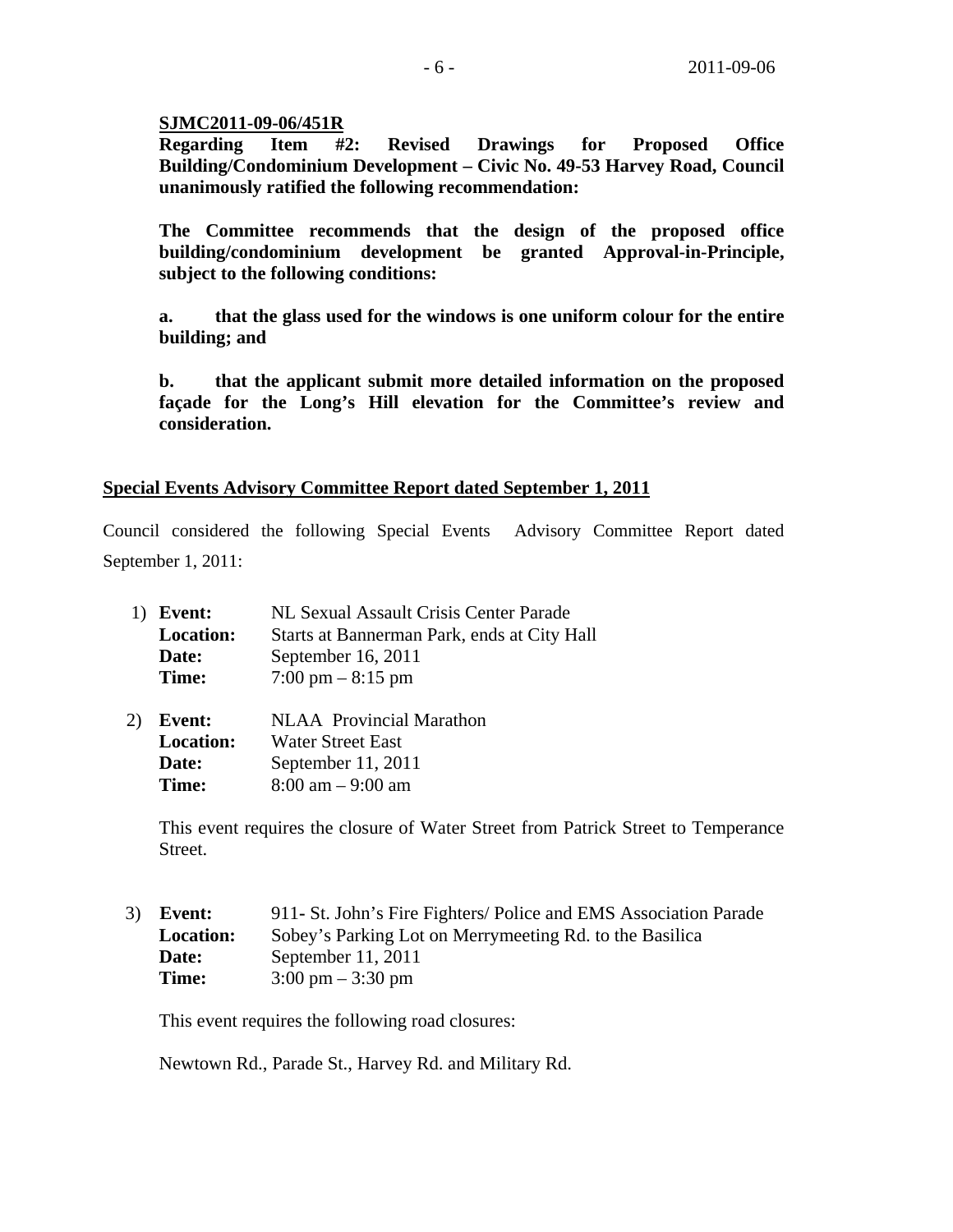4) **Event:** Terry Fox Run  **Location:** Quidi Vidi Lake **Date:** September 11, 2011 **Time:**  $11:00 \text{ am} - 1:30 \text{ pm}$ 

 This event requires the closure of Carnell Drive commencing at 9:00 a.m. – 2:00 pm

5) **Event:** Unified Services Run **Location:** St. John's **Date:** October 30, 2011 **Time:** 5:00 a.m. – 1:00 p.m.

This event requires the following road closures:

 Waterford Bridge Road eastbound from Brookfield Road to Old Topsail Road; Southside Road westbound from Blackhead Road to Bay Bulls Road.

| 6) <b>Event:</b> | Battle of Britain Parade & Fly Past |
|------------------|-------------------------------------|
| <b>Location:</b> | <b>CLB</b> Armoury to War Memorial  |
| Date:            | September 18, 2011                  |
| Time:            | $10:15$ a.m. $-1:15$ p.m.           |

This event requires the following road closures:

 Duckworth St. at Church Hill to Cochrane St., proceeding South on Cochrane St., Water St. to War Memorial then onto the Court House.

# **Recommendation:**

It is the recommendation of the Committee that Council approve the above noted events, subject to the conditions set out by the Special Events Advisory Committee.

Robin King, P. Eng. Chair – Special Events Advisory Committee

\_\_\_\_\_\_\_\_\_\_\_\_\_\_\_\_\_\_\_\_\_\_\_\_\_\_

## **SJMC2011-09-06/452R**

**It was moved by Councillor Colbert; seconded by Councillor Hann: That the Committee's recommendations be approved.** 

 **The motion being put was unanimously carried.**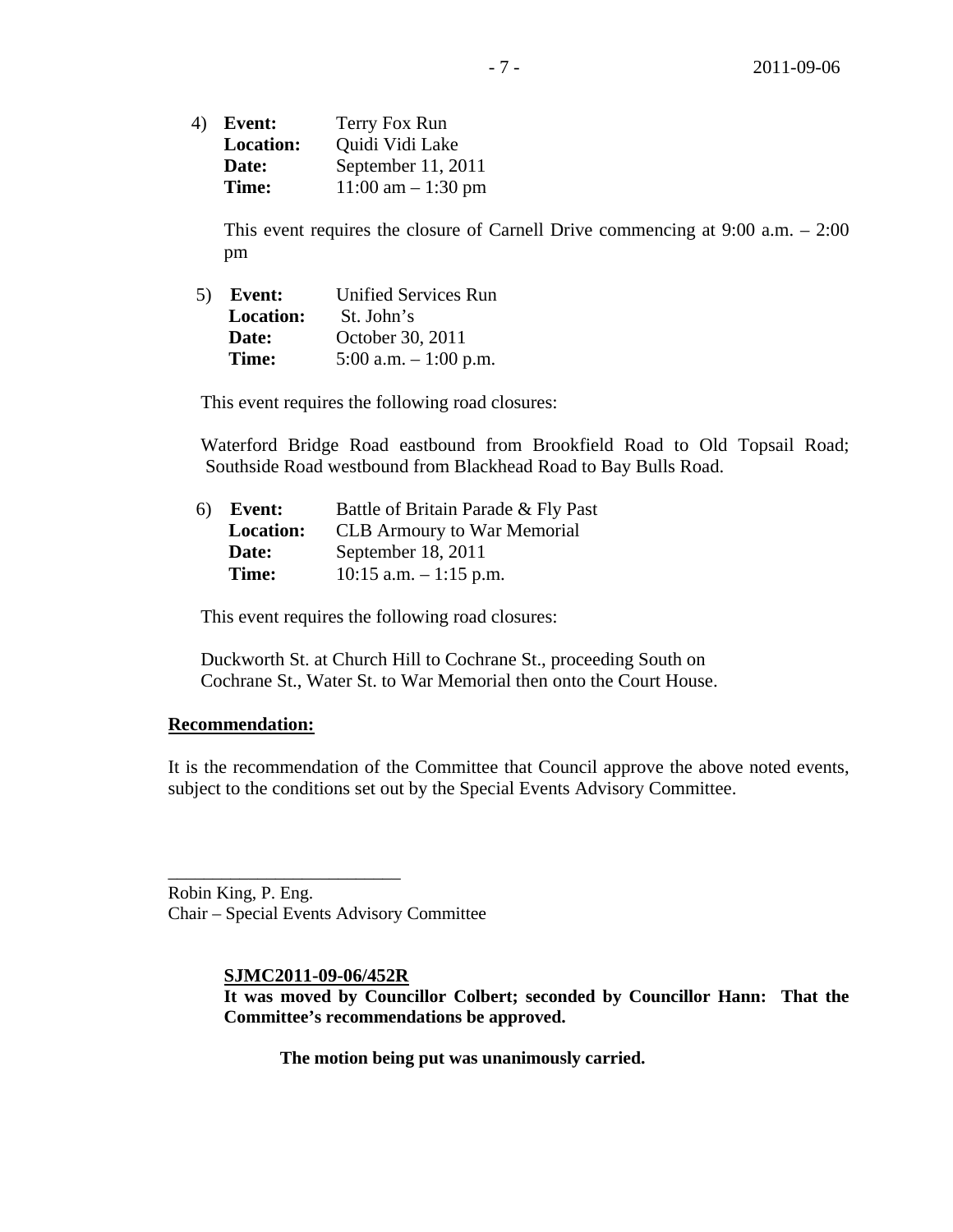# **Development Permits List**

Council considered the following Development Permits List for the period July 8 to July 21, 2011:

# **DEVELOPMENT PERMITS LIST** FOR THE PERIOD OF August 19, 2011 TO September 1, 2011

| Code       | Applicant              | Application                   | Location             | Ward           | Development<br><b>Officer's Decision</b>                                                               | Date           |
|------------|------------------------|-------------------------------|----------------------|----------------|--------------------------------------------------------------------------------------------------------|----------------|
| <b>RES</b> | Rosalie Squires        | <b>Driveway</b>               | 13 Gilbert Street    | $\mathcal{P}$  | Approved                                                                                               | 11-08-19       |
| <b>RES</b> | <b>Fred Wells</b>      | <b>Residential Dwelling</b>   | 431 Blackhead Road   | 5              | Rejected<br>Contrary<br>to<br>Section 10.37:<br><b>Dwelling</b><br>not<br>permitted<br>in<br>(OR) Zone | $11 - 08 - 30$ |
| <b>RES</b> | <b>Tim Crosbie</b>     | <b>Building Lot</b>           | <b>Crosbie Drive</b> |                | Approved                                                                                               | $11-09-01$     |
| <b>RES</b> | Southcott<br>Homes Ltd | Semi-Detached<br>Building lot | King Edward Place    | $\overline{2}$ | Approved                                                                                               | 11-08-30       |
|            |                        |                               |                      |                |                                                                                                        |                |
|            |                        |                               |                      |                |                                                                                                        |                |

| $\star$ | Code Classification:<br>RFS - Residential<br>- Commercial<br>COM<br>AG<br>- Agriculture<br>- Other<br>$\overline{0}$                                                                                                      | INST<br><b>IND</b> | - Institutional<br>- Industrial |
|---------|---------------------------------------------------------------------------------------------------------------------------------------------------------------------------------------------------------------------------|--------------------|---------------------------------|
| **      | This list is issued for information purposes only. Applicants have been advised in<br>writing of the Development Officer's decision and of their right to appeal any decision<br>to the St. John's Local Board of Appeal. |                    |                                 |

**Gerard Doran Development Officer Department of Planning**

# **Building Permits List**

# **SJMC2011-09-06/453R**

**It was decided on motion of Councillor Hann; seconded by Councillor Colbert: That the recommendation of the Director of Building and Property Management with respect to the following Building Permits List be approved:**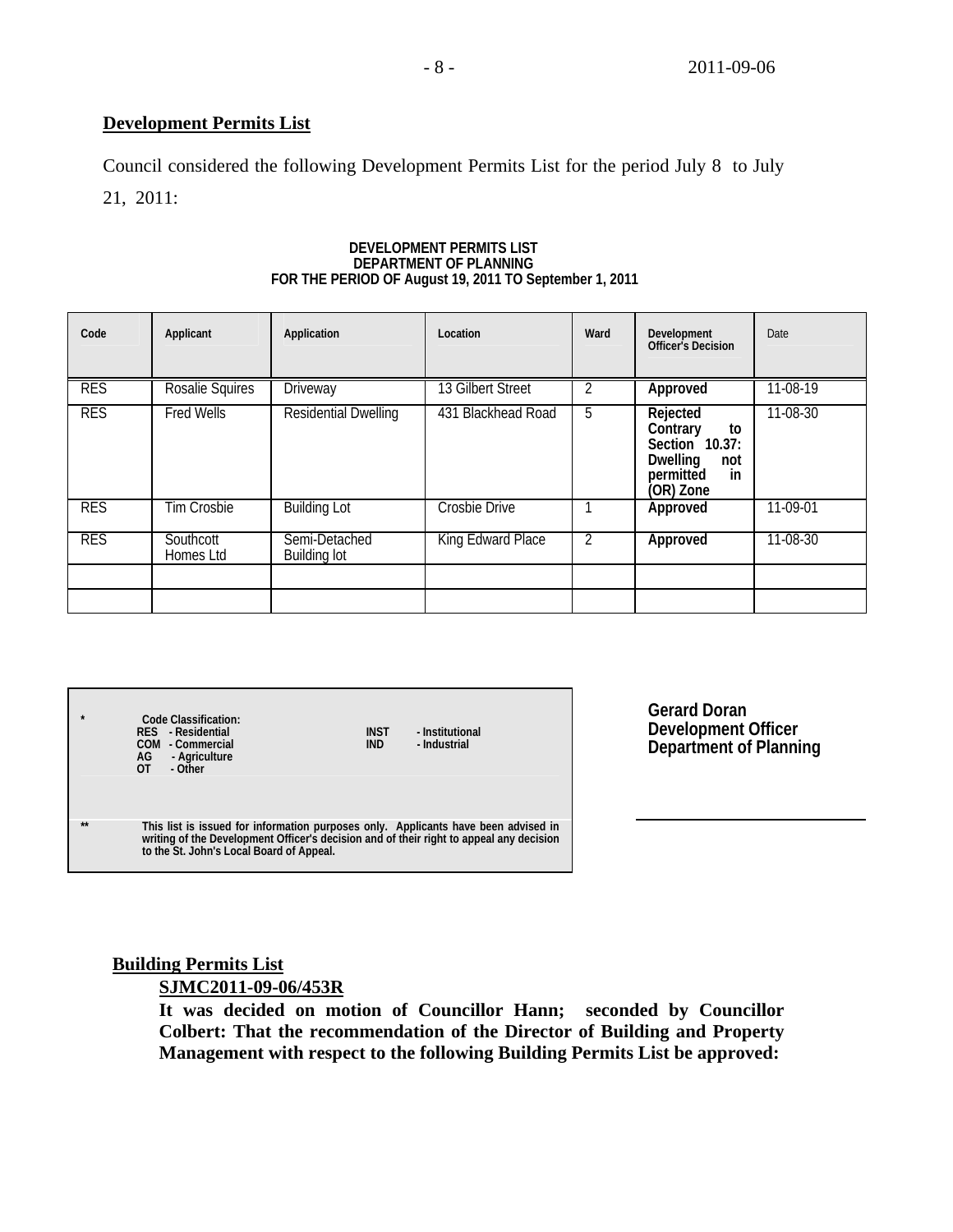2011/08/31

Permits List

#### **CLASS: COMMERCIAL**

 MUSIC TOGETHER ST JOHN'S 75 AIRPORT RD CO PRIVATE SCHOOL MCLOUGHLAN ESTATES LIMITED 22-24 BLACKMARSH RD CO WAREHOUSE<br>GIBRALTAR DEVELOPMENT 154 FRESHWATER RD NC SINGLE DE GIBRALTAR DEVELOPMENT 154 FRESHWATER RD NC SINGLE DETACHED DWELLING SMART SET 79B ABERDEEN AVE MS RETAIL STORE PETS UNLIMITED 89 ABERDEEN AVE MS RETAIL STORE BURSEY LAWN CARE LTD. **71 AIRPORT RD** MS OFFICE IRVING 40 CRAIG DOBBIN'S WAY SN TRANSPORTATION TERMINAL MARIE'S MINI MART 44 CROSBIE RD MS CONVENIENCE STORE SMART KIDZ 10 ELIZABETH AVE MS RETAIL STORE CIRCLE K - IRVING 32 FRECKER DR MS SERVICE STATION KENNY HOLDINGS LIMITED 324 FRECKER DR MARIES MS CONVENIENCE STORE JUMBO VIDEO 12-20 HIGHLAND DR MS RETAIL STORE PENNEY'S UNISEX 12-20 HIGHLAND DR MS SERVICE SHOP KELSEY DRIVE PIZZA COMPANY 35 KELSEY DR MS RESTAURANT KIDDIE KOBBLER 58 KENMOUNT RD MS RETAIL STORE KIDDIE KOBBLER 58 KENMOUNT RD MS RETAIL STORE OXFORD MORTGAGE CONSULTING 58 KENMOUNT RD MS OFFICE CLEARWATER POOLS LIMITED 274 KENMOUNT RD MS RETAIL STORE FURNITURE AND MATTRESS 323 KENMOUNT RD MS RETAIL STORE ROGERS CABLE COMMUNICATIONS 541 KENMOUNT RD MS RETAIL STORE A.I.M.E. PHYSIOTHERAPY INC. 204-206 MAIN RD MS CLINIC PIZZA EXPERTS 446 NEWFOUNDLAND DR MS RESTAURANT RONA 60 O'LEARY AVE MS RETAIL STORE HICKMAN MOTORS LIMITED 20 PEET ST MS CAR SALES LOT EXECUTIVE COFFEE SERVICES 54 PIPPY PL MS RETAIL STORE I.M.P. GROUP LIMITED 5-7 PIPPY PL MS OFFICE LONG HARBOUR HOLDINGS INC 10 ST. CLARE AVE MAX ATHLETICS MS RECREATIONAL USE EARLY ACHIEVERS INC. 397 STAVANGER DR MS RETAIL STORE STAVANGER DRIVE PIZZA COMPANY 415 STAVANGER DR MS RESTAURANT STAVANGER DRIVE PIZZA COMPANY 415 STAVANGER DR MS RESTAURANT NORTH ATLANTIC REFINING 446 TOPSAIL RD 6 MS SERVICE STATION BELLA VISTA LIMITED  $26-34$  TORBAY RD MS TAVERN TOTALLY TANNED LTD. 120 TORBAY RD MS SERVICE SHOP CURVES FOR WOMEN 272-276 TORBAY RD MS CLUB CONVERGYS CUSTOMER MANAGEMENT TORBAY RD MS OFFICE TORBAY ROAD BILLARDS LIMITED 430 TORBAY RD MS TAVERN RONA 710 TORBAY RD MS RETAIL STORE ICT CANADA GROUP INC. TORBAY ROAD-TORBAY RD MALL MS COMMUNICATIONS USE ICI CANADA GROOF INC. TO COLORE TO THE CONDUCT OF THE RETAIL STORE IRONWOOD CHIP & PUTT INC. 421 TORBAY RD THE T.D.L. GROUP LTD. 553 TORBAY RD TIM HORTONS MS EATING ESTABLISHMENT REDWOOD MANAGEMENT LTD. 560 TOPSAIL RD SW CONDOMINIUM REDWOOD CONSTRUCTION LTD. AVALON MALL, SITE TRAILER NC ACCESSORY BUILDING HICKMAN MOTORS LIMITED 20 PEET ST NO ACCESSORY BUILDING MS. FLORENCE CONWAY 644 TOPSAIL RD CO DAY CARE CENTRE EPIC CONSULTING SERVICES INC 470 TOPSAIL RD RN RETAIL STORE PDL HOLDINGS 9 STAVANGER DR - SECOND CUP RN EATING ESTABLISHMENT RAY PETERSON 172 WATER ST RN RETAIL STORE E.W. RIGGS INCORPORATED 290 FRESHWATER RD-DON CHERRY'S RN RESTAURANT HEALEY CAPITAL INC. 290 FRESHWATER AVE 112 EMPIRE AVE **EX COMMERCIAL GARAGE**  JOAN BUTLER 100 DUCKWORTH ST RN RETAIL STORE SOUTHWEST PROPERTIES 215 WATER ST AND FRICE SOUTHWEST PROPERTIES 22 ST. JOSEPH'S LANE-COMMON RN CONDOM 22 ST. JOSEPH'S LANE-COMMON RN CONDOMINIUM E.W. RIGGS INCORPORATED 290 FRESHWATER RD DON CHERRY'S EX RESTAURANT PHB GROUP INC.  $10$  FORT WILLIAM PL, SUITE 101 RN OFFICE BATH & BODY WORKS AVALON MALL, BATH & BODY WORKS RN RETAIL STORE LESTERS DAIRY FARM 187 BROOKFIELD RD NC AGRICULTURE PINNACLE ENGINEERING WHITE ROSE @ ABERDEEN SW VACANT LAND<br>THE TOWER CORP (LEVEL2) 240 WATERFORD BRIDGE RD RN COMMERCIAL THE TOWER CORP (LEVEL2) 240 WATERFORD BRIDGE RD RN COMMERCIAL SCHOOL DOMINION RECYCLING LIMITED 377 EMPIRE AVE  $\sim$  NC WAREHOUSE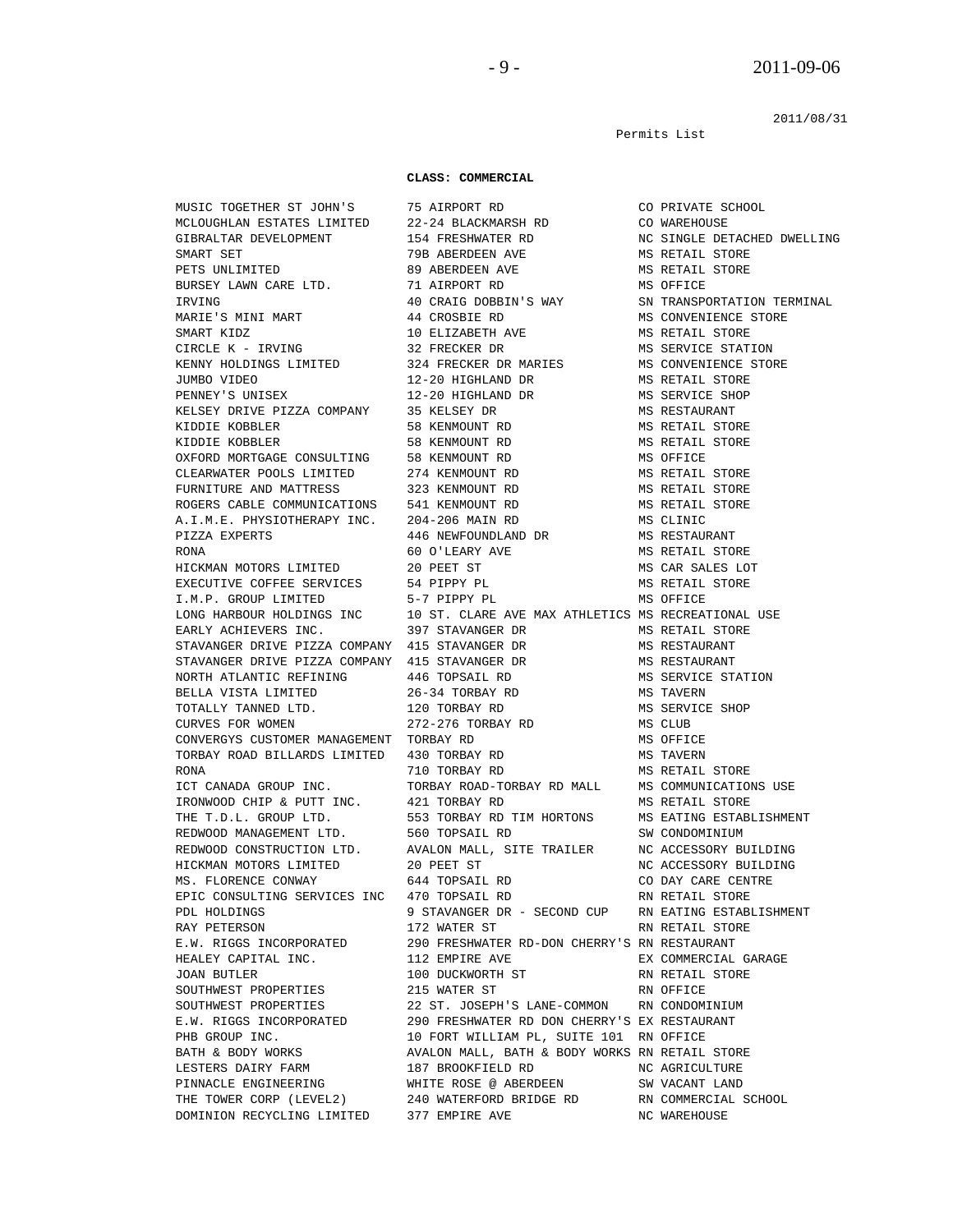ROMAR ENTERPRISES LIMITED 11 HALLETT CRES RN WAREHOUSE THIS WEEK \$ 2,297,388.00  **CLASS: INDUSTRIAL**  THIS WEEK \$ .00  **CLASS: GOVERNMENT/INSTITUTIONAL**  EASTERN SCHOOL DISTRICT 435 BACK LINE RN SCHOOL RASTERN SCHOOL DISTRICT 435 BACK LINE, SKILLED TRADES RN SCHOOL 435 BACK LINE, SKILLED TRADES RN SCHOOL TOWER CORP CAMPUS(DUBLIN HOUSE 240 WATERFORD BRIDGE RD RN COMMERCIAL SCHOOL GOWER ST UNITED CHURCH GOWER ST RN CHURCH EASTERN SCHOOL DISTRICT 210 WATERFORD BRIDGE RD THIS WEEK \$ 210,000.00  **CLASS: RESIDENTIAL**  BARBARA WICKS 12 ALDERGROVE PL NC SWIMMING POOL HANNAH/STEVE RYAN 12 ANTELOPE ST NC FENCE HANNAH/STEVE RYAN 12 ANTELOPE ST NC ACCESSORY BUILDING JOHN & JACQUELINE CONNOLLY 64 BEAUFORD PL NC ACCESSORY BUILDING VIKKI STUDDER 15 BEAUMONT ST NC PATIO DECK MICHAEL & JOAN POWER 37 BELLEVUE CRES NO ACCESSORY BUILDING<br>HANN CONSTRUCTION 135 BLUE PUTTEE DR, LOT 77 NC SINGLE DETACHED DW HANN CONSTRUCTION 135 BLUE PUTTEE DR, LOT 77 NC SINGLE DETACHED DWELLING HANN CONSTUCTION 139 BLUE PUTTEE DR, LOT 75 NC SINGLE DETACHED DWELLING WILLIAM E & MELISSA J WARREN 16 BRAD GUSHUE CRES NO FENCE KENNETH & KIMBERLY HOOKEY 57 BRAD GUSHUE CRES NC ACCESSORY BUILDING FRANK & DIANE FURLONG 15 BRAEMERE ST NC PATIO DECK WILLIAM E & MELLOOR J ...<br>
KENNETH & KIMBERLY HOOKEY 57 BRAD GUSHUE CREAR<br>
FRANK & DIANE FURLONG 15 BRAEMERE ST<br>
ANGELA BARTER 96 CABOT ST<br>
DEREK MANNING 2 CALVER AVE DEREK MANNING  $\begin{array}{ccc} 2 & \text{CALVER} & \text{AVE} & \text{NC} & \text{PATIO} \end{array}$ WAYNE BARRINGTON 307 CANADA DR NC ACCESSORY BUILDING BRIAN NOSEWORTHY 6 CANSO PL, LOT 1 NC SINGLE DETACHED & SUB.APT RICK TULK 6 CANSO PL, LOT 1 NC SINGLE DETACHED & SUB.APT DONALD BADCOCK AND 64 CASTLE BRIDGE DR NC FENCE JENNIFER E. LOCKE AND 79 CASTLE BRIDGE DR NC FENCE PRO TECH CONSTRUCTION 85 CASTLE BRIDGE DR, LOT 98 NC SINGLE DETACHED DWELLING JONATHAN KEHOE & WANDA AYLWARD 11 CESSNA ST NO NC FENCE JONATHAN KEHOE & WANDA AYLWARD 11 CESSNA ST NC ACCESSORY BUILDING JEFF CAREW 129 CHEESEMAN DR, LOT 49 NC SINGLE DETACHED DWELLING DOMITHER REDGET AND RESERVED THE SERVED ON THE CAREWARD DAVE ASHLEY<br>DAVE ASHLEY CONNORS AVE (23) CONNORS AVE (25) DAVE ASHLEY CONNORS AVE (25) NC SEMI-DETACHED DWELLING CLEVERYLY INGRAM 53 DELLA DR NC ACCESSORY BUILDING THOMAS JOSEPH MAKING & 21 DENSMORE'S LANE NC SINGLE DETACHED DWELLING ROBBIE LOWNDS & CHRISTINA 9 DORSEY'S LANE NC ACCESSORY BUILDING DEENA E. STRINGER 70 DOYLE ST NC PATIO DECK GREGORY JAMES JOSEPH PRESHYON 3 EDISON PL NC ACCESSORY BUILDING MITCHELL STEAD 90 FAULKNER ST<br>
MRS. NINA MARTIN-SHEPPARD 12 FLEMING ST<br>
GARY KACHANOSKI AND 3 FOREST RD MRS. NINA MARTIN-SHEPPARD GARY KACHANOSKI AND FRANCIS MCGRATH FOURTH POURTH POND RD NC ACCESSORY BUILDING<br>MICHAEL COX 50 FRANCIS ST NC FENCE MICHAEL COX 60 SO FRANCIS ST SO NO FENCE DEER PARK CONTRACTING 28 GALAXY CRES, LOT 14 NO SINGLE DETACHED DWELLING JEFF ROGERS 36 GEAR ST NC ACCESSORY BUILDING JOANNE M. WINSOR 21 GEORGINA ST NC FENCE JOHN DEVEREAUX 8 GLEN ABBEY ST, LOT 256 NC SINGLE DETACHED DWELLING ANTHONY T. COOMBS AND 72 GLENLONAN ST NC ACCESSORY BUILDING ANTHONY T. COOMBS AND 72 GLENLONAN ST NC ACCESSORY BUILDING GUARDIAN HOMES INC. 47 GLENLONAN ST, LOT 96 NC SINGLE DETACHED DWELLING PAUL MCEVOY 124 GREAT EASTERN AVE, LOT 102 NC SINGLE DETACHED & SUB.APT ROBERT W. LEGROW AND 139 GREAT EASTERN AVE NC ACCESSORY BUILDING 139 GREAT EASTERN AVE NC ACCESSORY BUILDING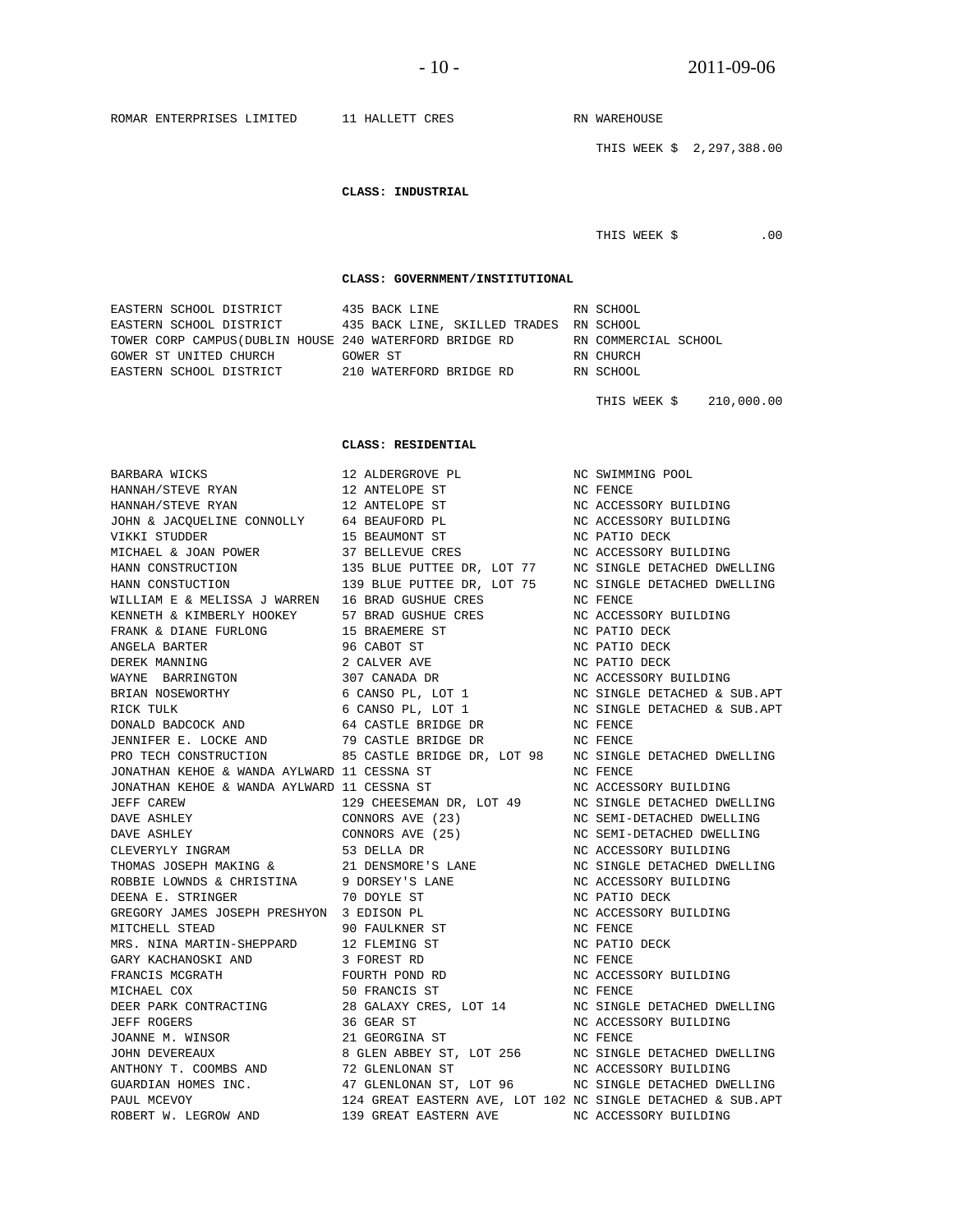SKYMARK CONTRACTING LTD. 111 HAYWARD AVE - LOT 4 NC TOWNHOUSING YU FENG<br>
ROBERT WILLIAMS<br>
3 SUMAC ST - LOT 82 FLORENCE SPARLING 217 WATERFORD BRIDGE RD

SKYMARK CONTRACTING LTD. 113 HAYWARD AVE - LOT 3 NC TOWNHOUSING SKYMARK CONTRACTING LTD. 115 HAYWARD AVE - LOT 2 NC TOWNHOUSING JOHN BAMBRICK 8 HORLICK AVE NO PATIO DECK RENE & CARLA DINN 16 HOWLETT'S LINE NC ACCESSORY BUILDING EUROPEAN PROPERTIES INC. 30 HOWLEY AVE EXTEN - UNIT 1 NC TOWNHOUSING EUROPEAN PROPERTIES INC. 30B HOWLEY AVE EXTEN - UNIT 2 NC TOWNHOUSING<br>EUROPEAN PROPERTIES INC. 30C HOWLEY AVE EXTEN - UNIT 3 NC TOWNHOUSING EUROPEAN PROPERTIES INC. 30C HOWLEY AVE EXTEN - UNIT 3 NC TOWNHOUSING EUROPEAN PROPERTIES INC. 30D HOWLEY AVE EXTEN - UNIT 4 NC TOWNHOUSING 30E HOWLEY AVE EXTEN - UNIT 5 NC TOWNHOUSING IAN WILLIAMS 8 JAMIE KORAB ST NC FENCE REARDON CONSTRUCTION & DEV LTD 73 JENNMAR CRES, LOT 108 NC SINGLE DETACHED DWELLING BARRY PENNEY 5 JENSEN CAMP PL NC ACCESSORY BUILDING KEITH GORDON LUSH AND 143 LADYSMITH DR NC FENCE BARRY FRANCIS 151 LADYSMITH DR NC ACCESSORY BUILDING GLENN WONG 11 LIONS RD NC ACCESSORY BUILDING JASON GREEN 80 MACBETH DR NC FENCE TERRY WALSH CONT 33 MCCRAE ST, LOT 110 NC SINGLE DETACHED DWELLING PATRICK CLARKE 26 MAIN ROAD NC SINGLE DETACHED DWELLING CAPITAL HOLDINGS MARGARET'S PL(KINGS GATE CONDO NC CONDOMINIUM BELEVEDERE DEVELOPMENT CORP. MARGARET'S PL(KINGS GATE CONDO NC CONDOMINIUM DARREN MOORE 66 MARK NICHOLS PL NC ACCESSORY BUILDING JILLIENNE THORNE 72 MELVILLE PL NC FENCE DENISE BUTT 80 MELVILLE PL NC ACCESSORY BUILDING JAIME RYAN 174 MONTAGUE ST NC FENCE DEDRA HICKMAN 15 MOONEY CRES NO FENCE NATALIE JAYNE DECKER 13 MYRICK PL NC FENCE MELISSA RENEE HOPKINS 14 MYRICK PL NO ON THE NC FENCE CRAIG & COLLEEN LACEY 95 PADDY DOBBIN DR NC ACCESSORY BUILDING DON MULLALY 62 PERLIN ST NC FENCE MARTEK MORGAN FINCH 22 ST. JOSEPH'S LANE,LEVEL 3 NC CONDOMINIUM MARTEK MORGAN FINCH 22 ST. JOSEPH'S LANE, LEVEL 2 NC CONDOMINIUM KIMBERLEY O'REILLY 9 ROSEMARKIE ST NC FENCE WILLIAM & DOROTHY HALEY 8 SILVERTON ST NC ACCESSORY BUILDING MADONNA M. HYNES 251 SOUTHSIDE RD NC PATIO DECK RYAN R. FROUDE & 31 SPRUCEDALE DR NC FENCE JUAN BARRETT 6 STEAD PL NC PATIO DECK BRUCE THOMAS DROVER 16 TOBIN CRES NC PATIO DECK CURTIS A. SMITH 13 TOBY MCDONALD ST NC FENCE GERALD JAMES GALWAY **17 TOPSAIL RD** NC PATIO DECK VIOLA ST. CROIX 8 TUNIS CRT NC FENCE MELISSA MANOR 42 VISCOUNT ST NC ACCESSORY BUILDING BRUCE D. & DONNA MACTAVISH 37 WATERFORD BRIDGE RD NC PATIO DECK FLORENCE SPARLING 217 WATERFORD BRIDGE RD NC PATIO DECK CHRISTOPHER SQUIRES & CYNTHIA 225 WATERFORD BRIDGE RD NC FENCE GEORGE LEAMAN 73 BAIRD PL CR SINGLE DETACHED DWELLING SARAH STUCKLESS 167 ELIZABETH AVE CR SUBSIDIARY APARTMENT OAKLAND ENTERPRISES 32 FAHEY ST CR SINGLE DETACHED DWELLING FAIRVIEW INVESTMENTS LIMITED 149 GREAT EASTERN AVE CR SUBSIDIARY APARTMENT PATRICK REDDICK 353 PORTUGAL COVE PL CR SUBSIDIARY APARTMENT PROTECH CONSTRUCTION 24 CASTLE BRIDGE DR EX SINGLE DETACHED DWELLING

 DAVID WHITE 11 LADY ANDERSON ST, LOT 266 NC SINGLE DETACHED & SUB.APT PRO TECH CONSTRUCTION 12 ROSE ABBEY ST, LOT 155 NC SINGLE DETACHED DWELLING PRO TECH CONSTRUCTION 17 ROSE ABBEY ST, LOT 143 NC SINGLE DETACHED DWELLING PETER DWYER **12 SO ROTARY DR, LOT 78** NO SINGLE DETACHED DWELLING PETER DWYER 52 ROTARY DR, LOT 79 NC SINGLE DETACHED & SUB.APT PETER DWYER 54 ROTARY DR, LOT 80 NC SINGLE DETACHED & SUB.APT CARDINAL HOMES LIMITED 51 ROTARY DR , LOT 117 NC SINGLE DETACHED DWELLING CARDINAL HOMES LIMITED 71 ROTARY DR, LOT 111 NC SINGLE DETACHED & SUB.APT ROBERT WILLIAMS 3 SUMAC ST - LOT 82 NC SINGLE DETACHED & SUB.APT NU-WAL CONTRACTING INC. 62 TEAKWOOD DR - LOT 3 NC SINGLE DETACHED DWELLING CLOVER CONSTRUCTION 76 TEAKWOOD DR, LOT 10 NC SINGLE DETACHED DWELLING BRENT WILLIAMS 61 TEAKWOOD DR, LOT 70 NC SINGLE DETACHED & SUB.APT 10539 NL LTD 38 LADYSMITH DR CR SINGLE DETACHED & SUB.APT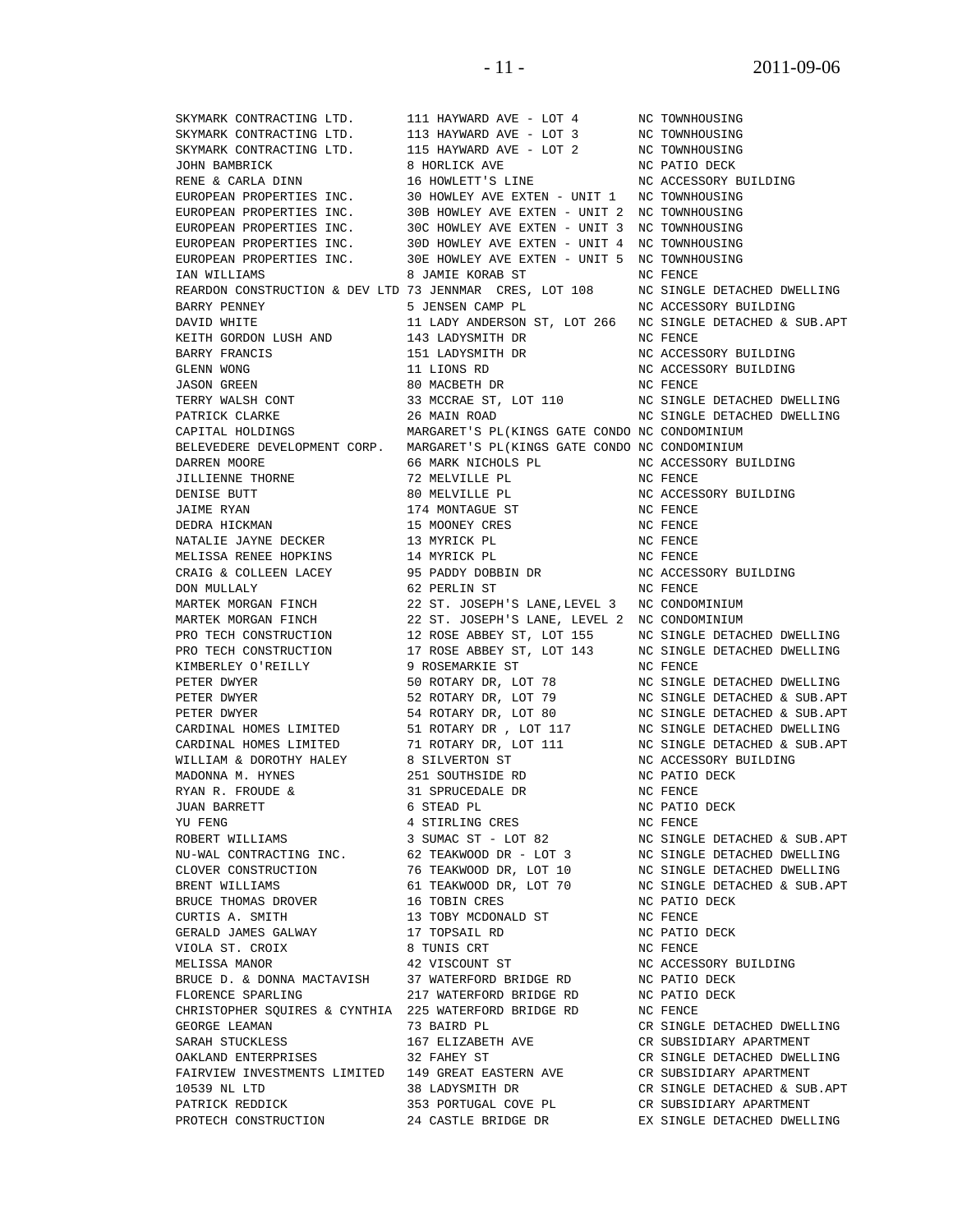WILLIAM ENGLISH 2 DONNELLY'S LANE GARY KACHANOSKI AND 3 FOREST RD CHRIS DEBOURKE/JULIA IVANY 111 FOREST RD NATALIE JAYNE DECKER 13 MYRICK PL RN PATIO DECK PAUL DAVIS SYSTEMS 40 QUIDI VIDI RD<br>THERESA O'BRIEN 56 QUIDI VIDI RD

TIMOTHY CURTIS **1 DAUNTLESS ST** EX SINGLE DETACHED DWELLING L. ELERI DYMOND 44 DUNDAS ST EX SINGLE DETACHED DWELLING HAROLD & JUDY M. SHEPPARD 21 GIL EANNES DR EX SINGLE DETACHED & SUB.APT BILL & EDIE BRAGG 47 HORLICK AVE EX ACCESSORY BUILDING ANDY EVELEIGH 28 HUSSEY DR EX MOBILE HOME SHAWN RALPH 1980 1991 120 46 HUSSEY DR 1992 12 EX MOBILE HOME MATTHEW P. O'CALLAGHAN 3 KENT PL EX SINGLE DETACHED DWELLING LEONARD J. KING 9 ORGAN PL EX SINGLE DETACHED DWELLING LEONARD PENTON/DEBORAH CLARKE 35 RANKIN ST  $$\tt EX$  SINGLE DETACHED DWELLING ALEXANDER MCKINLAY  $20-22$  RYAN'S RIVER RD  $$\tt EX$  ACCESSORY BUILDING ALEXANDER MCKINLAY 20-22 RYAN'S RIVER RD EX ACCESSORY BUILDING ALLYSON STUCKLESS & 37 ALLANDALE RD RN SINGLE DETACHED DWELLING SCOTT GILLILAND 69 BOND ST RN SINGLE DETACHED & SUB.APT KATHERINE O'KEEFE 183 CANADA DR RN SINGLE DETACHED & SUB.APT HENRY MARTIN 20 CHARLTON ST RN TOWNHOUSING NFLD. & LAB. HOUSING CORP 2-20, 51-69, 71-89 CROSBIE RD RN TOWNHOUSING<br>PETER JAMES BARTLETT 13 EDINBURGH ST RN SINGLE DETA 13 EDINBURGH ST RN SINGLE DETACHED DWELLING BRYAN HANN 16 EXETER AVE RN SINGLE DETACHED & SUB.APT CHARLOTTE BARBOUR 14A FRESHWATER RD RN APARTMENT BUILDING NFLD & LABRADOR HOUSING CORP. 59-65 FROUDE AVENUE RN TOWNHOUSING EUGENE MEANEY 362 HAMILTON AVE RN SINGLE DETACHED DWELLING EUGENE MEANE:<br>RONALD & DOREEN CHISHOLM 6 LAKE VIEW AVE RN SINGLE DETACHED DWELLING<br>BERNARD & DOREEN MANNING 21-23 MAXSE ST RN SEMI-DETACHED DWELLING BERNARD & DOREEN MANNING  $21-23$  MAXSE ST RN SEMI-DETACHED RATALIE JAYNE DECKER 13 MYRICK PL 161 PLEASANT ST RN SEMI-DETACHED DWELLING RANDY COLES 16 PLUTO ST RN SINGLE DETACHED DWELLING 22 ST. JOSEPH'S LANE -UNIT 101 RN CONDOMINIUM SOUTHWEST PROPERTIES 22 ST. JOSEPH'S LANE -UNIT 102 RN CONDOMINIUM<br>SOUTHWEST PROPERTIES 22 ST. JOSEPH'S LANE -UNIT 103 RN CONDOMINIUM 22 ST. JOSEPH'S LANE -UNIT 103 RN CONDOMINIUM SOUTHWEST PROPERTIES 22 ST. JOSEPH'S LANE -UNIT 104 RN CONDOMINIUM SOUTHWEST PROPERTIES 22 ST. JOSEPH'S LANE -UNIT 105 RN CONDOMINIUM SOUTHWEST PROPERTIES 22 ST. JOSEPH'S LANE -UNIT 106 RN CONDOMINIUM<br>DEREK LOCKE 29 QUEEN'S RD RN APARTMENT B DEREK LOCKE 49 QUEEN'S RD RN APARTMENT BUILDING MICHAEL CLEMENTS 155 QUEEN'S RD RN SEMI-DETACHED DWELLING PAUL TRACEY 44 SHAW ST RN SINGLE DETACHED DWELLING PAUL TRACEY 44 SHAW ST RN SINGLE DETACHED DWELLING ANDREW PLANCHAT 6 WALLACE PL RN SINGLE DETACHED DWELLING TIMOTHY MICHAEL ROSENBERG 9 WALSH'S SQ RN SEMI-DETACHED DWELLING BARBARA WICKS 12 ALDERGROVE PL SW SINGLE DETACHED DWELLING GARY HOLDEN 34 BONAVENTURE AVE SW SINGLE DETACHED & SUB.APT FABIAN O'DEA 144 BONAVENTURE AVE SW SINGLE DETACHED & SUB.APT FABIAN O'DEA 146 BONAVENTURE AVE SW SINGLE DETACHED & SUB.APT BERNICE E. HOLLOWAY 9 JOHNSON CRES SW SINGLE DETACHED DWELLING<br>PRITAM S. & SUKHDEV CHEEMA 17 LUNENBURG ST SW SINGLE DETACHED DWELLING PRITAM S. & SUKHDEV CHEEMA 17 LUNENBURG ST SW SINGLE DETACHED DWELLING GAVIN LOVELESS 63 NOTRE DAME DR SW SINGLE DETACHED DWELLING

RN SINGLE DETACHED DWELLING<br>RN SEMI-DETACHED DWELLING RN SEMI-DETACHED DWELLING<br>RN SINGLE DETACHED DWELLING JANET GOULD/BILL KING 34 SINNOTT PL SW SINGLE DETACHED DWELLING CITY OF ST. JOHN'S 40 MUNDY POND RD MS ADMIN BLDG/GOV/NON-PROFIT

THIS WEEK \$ 10,154,244.00

### **CLASS: DEMOLITION**

CITY OF ST. JOHN'S 40 OUTER BATTERY RD DM ACCESSORY BUILDING ROBERT J. MARTIN 584 TOPSAIL RD DM SINGLE DETACHED DWELLING<br>PROJECT MGMT AND DESIGN 10 WATERFORD AVE DM SINGLE DETACHED DWELLING PROJECT MGMT AND DESIGN 10 WATERFORD AVE DM SINGLE DETACHED DWELLING GARY DUFF 749 THORBURN RD DM COMMERCIAL GARAGE VIMAC LIMITED 263-265 PENNYWELL RD DM MIXED USE<br>SILVERBIRCH NO. 30 HOLDINGS 199 KENMOUNT RD DM HOTEL SILVERBIRCH NO. 30 HOLDINGS 199 KENMOUNT RD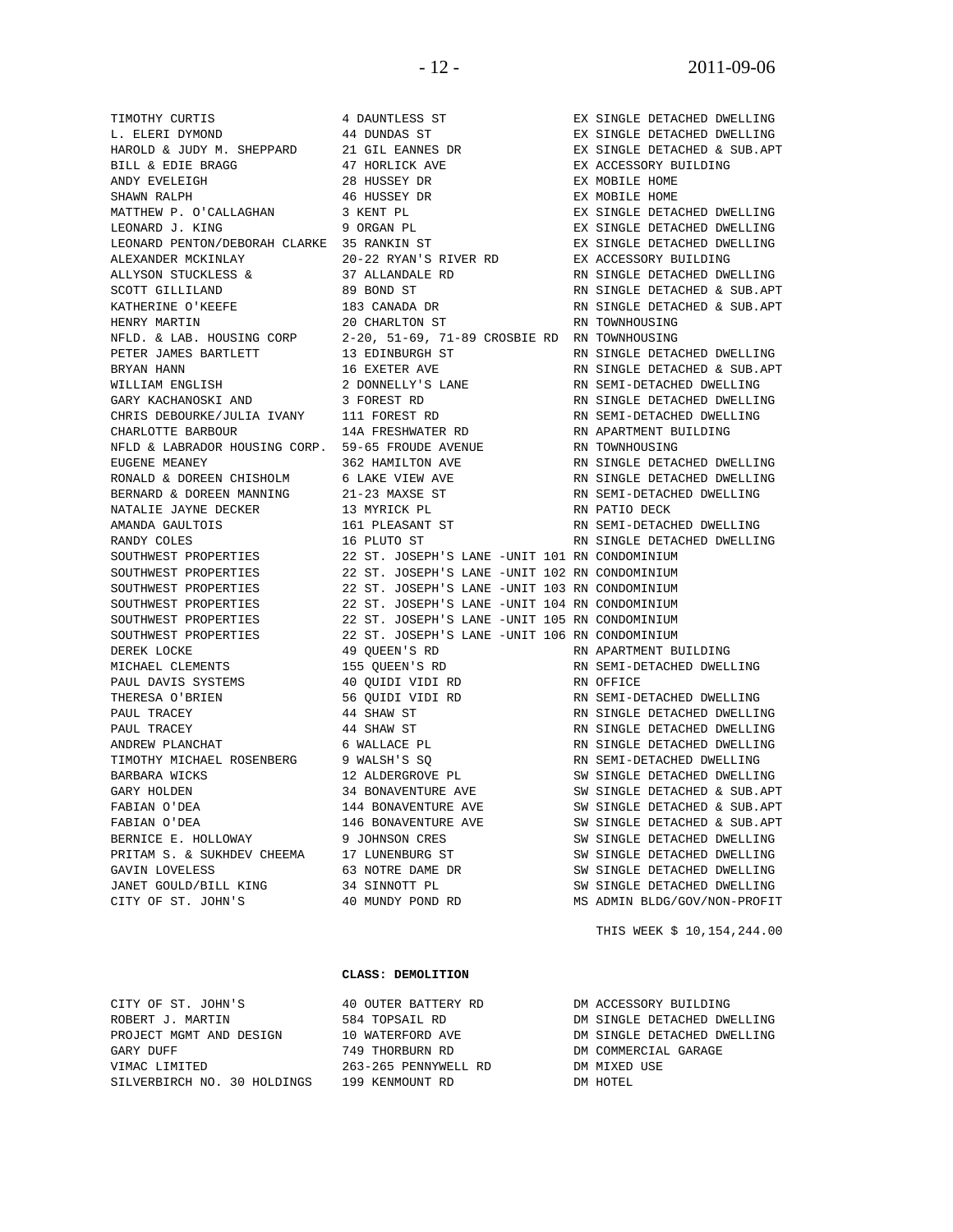THIS WEEK \$ 295,150.00

THIS WEEK''S TOTAL: \$ 12,956,782.00

REPAIR PERMITS ISSUED: 2011/08/18 TO 2011/08/31 \$ 260,950.00

### LEGEND

| ന   | CHANGE OF OCCUPANCY  | SN | SIGN         |
|-----|----------------------|----|--------------|
| CR. | CHNG OF OCC/RENOVTNS | ΜS | MOBII        |
| ЕX  | EXTENSION            | CΩ | CHIM         |
| NC. | NEW CONSTRUCTION     | CD | CHIMM        |
| OC. | OCCUPANT CHANGE      | DV | <b>DEVEI</b> |
| RN  | RENOVATIONS          | WS | WOODS        |
| SW  | SITE WORK            | DМ | <b>DEMOI</b> |
| TТ  | TENANT IMPROVEMENTS  |    |              |

- MS MOBILE SIGN
- CC CHIMNEY CONSTRUCTION
- CD CHIMNEY DEMOLITION
- DV DEVELOPMENT FILE
- WS WOODSTOVE
- DM DEMOLITION

## **Payrolls and Accounts**

## **SJMC2011-09-06/454R**

**It was decided on motion of Councillor Hann; seconded by Councillor Colbert: That the following Payrolls and Accounts for the weeks ending August 25 and September 1, 2011, be approved:** 

# **Weekly Payment Vouchers For The Week Ending August 25, 2011**

# **PAYROLL**

|                         |     | Total: \$5,334,495.53 |
|-------------------------|-----|-----------------------|
| <b>ACCOUNTS PAYABLE</b> |     | \$4,804,103.93        |
| <b>Bi-Weekly Casual</b> | \$. | 157,404.29            |
| Public Works            | S.  | 372,987.31            |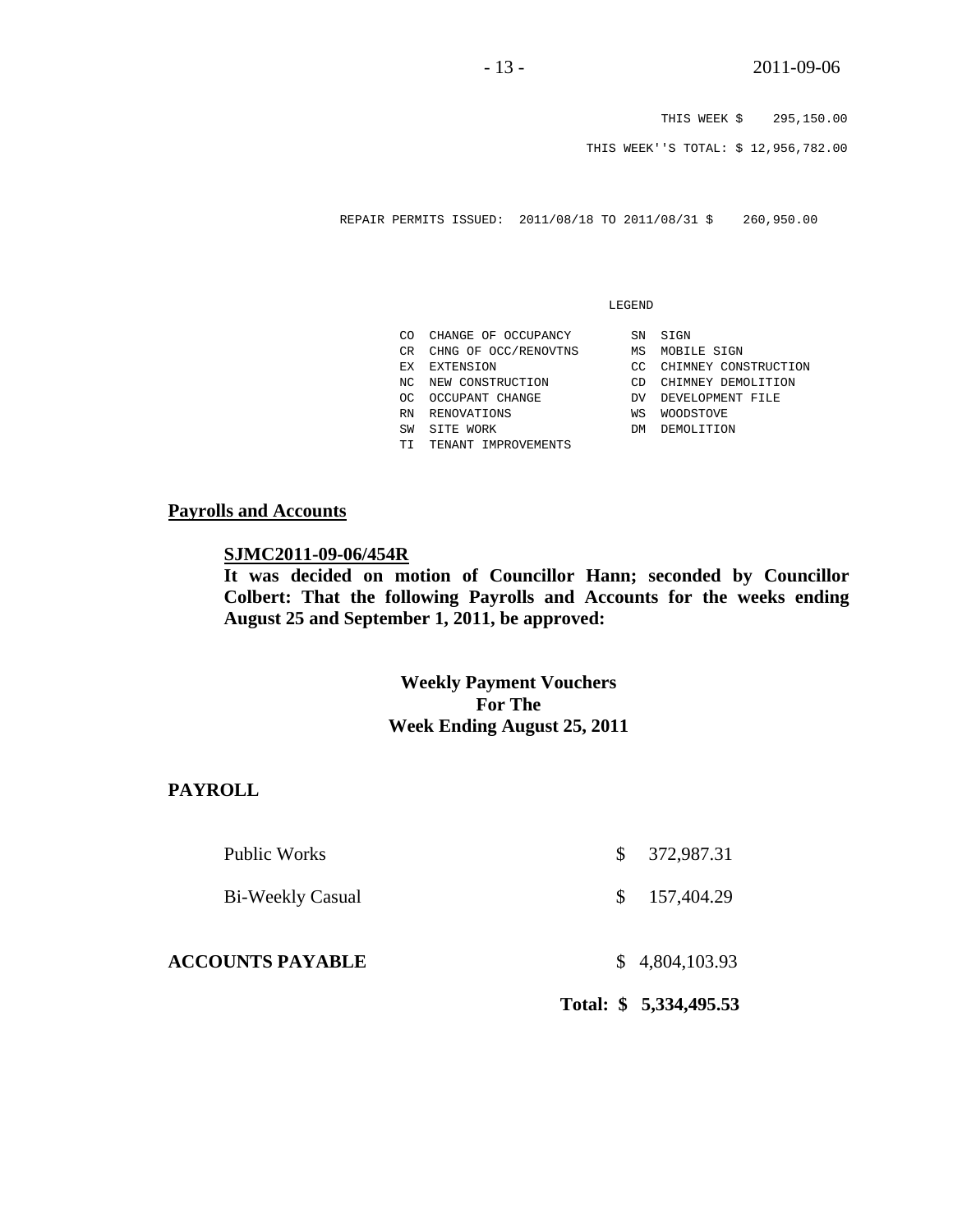# **Weekly Payment Vouchers For The Week Ending September 1, 2011**

# **PAYROLL**

| <b>ACCOUNTS PAYABLE</b>         | \$6,331,657.45   |
|---------------------------------|------------------|
| <b>Regional Fire Department</b> | $$59-.560/43$    |
| <b>Bi-Weekly Management</b>     | 637,863.01<br>S. |
| Bi-Weekly Administration        | \$770,734.79     |
| Public works                    | \$371,765.55     |

## **Total: \$8,702,590.23**

# **Tenders**

- a. Tender Supply and Installation of Bleachers
- b. Tender Purchase of Full Size Pick-Up
- c. Tender Purchase of Two (2) Full Size passenger Vans
- d. Tender #2011068 Inspection, Maintenance & Servicing of Fire Alarm Panels & Systems, Various Locations
- e. Tender Engineering Consulting Services, Dirty Brook Emergency Overflow Diversion
- f. Tender Engineering Consulting Services Hoyles Avenue Storm Sewer Reconstruction
- g. Tender Outer Battery Shore Protection
- h. Tender Robin Hood Bay Landfill Re-engineering Contract 24 – 2011 Production of Cover Material
- i. Tender Robin Hood Bay Landfill Re-engineering Contract 25 Perimeter Road Paving

## **SJMC2011-09-06/455R**

**It was moved by Councillor Hann; seconded by Councillor Colbert: That the recommendations of the Director of Finance and City Treasurer, the Director of Building and Property Management; the Acting Director of Engineering and the Deputy City Manager/Director of Public Works and Parks be approved and the tenders awarded as follows:**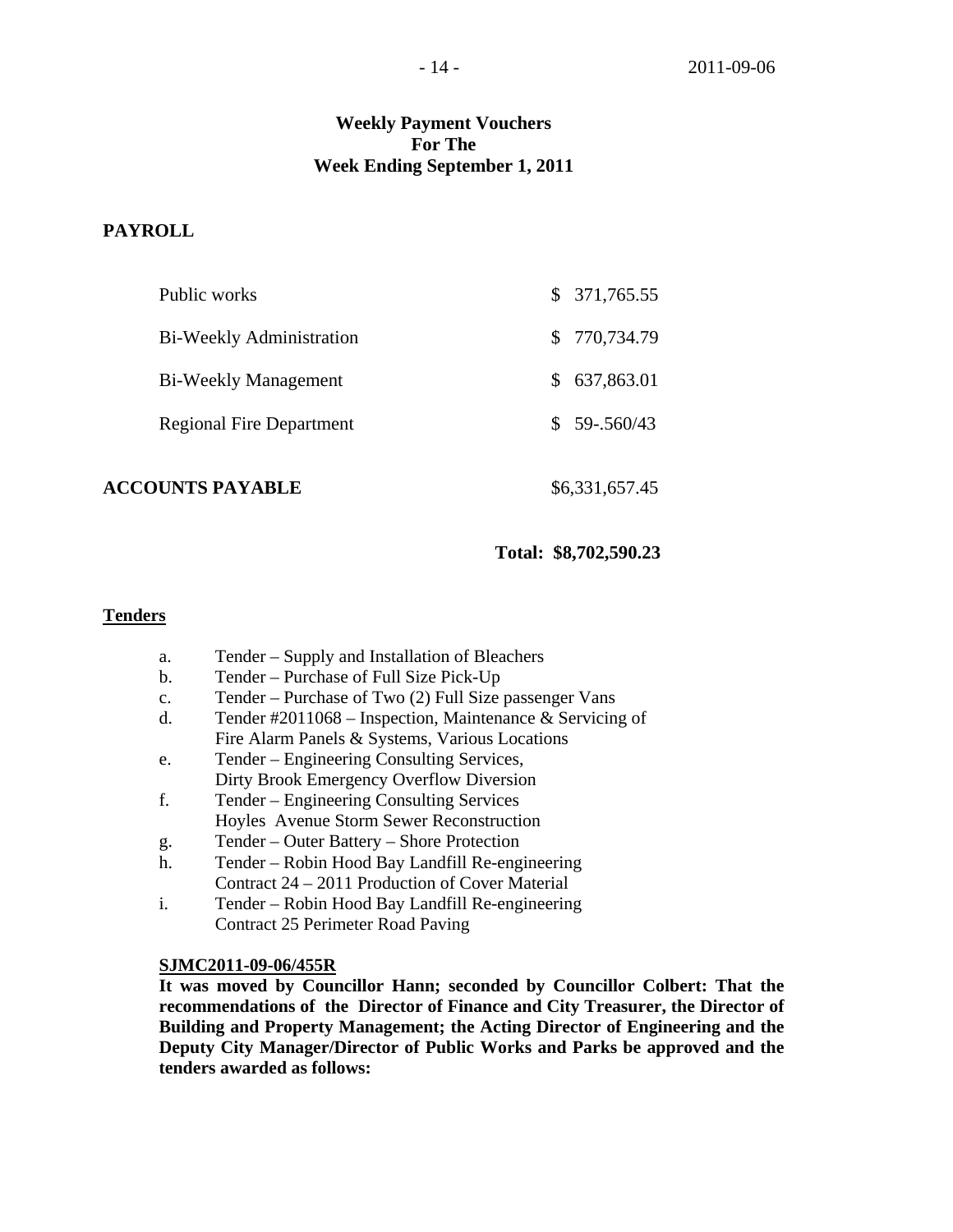- **a. Centaur Products Atlantic Inc. @ \$58,340.00, as per the Public Tendering Act (taxes not included)**
- **b. Avalon Ford @ \$26,164.00, as per the Public Tendering Act, (taxes not included)**
- **c. Terra Nova Motors @ \$31,471.00 ea., as per the Public Tendering Act, (taxes not included)**
- **d. Simplex Grinnell in the amount of \$57,950.07 which includes HST and is for a three (3) year period.**
- **e. Pinnacle Engineering Ltd. in the amount of \$179,440.00 plus HST**
- **f. Kavanagh Associates in the amount of \$216,215.00 plus HST**
- **g. Hytec Specialties Inc. in the amount of \$193,828.90**
- **h. Cabot Ready Mix in the amount of \$714,951.00**
- **i. Pyramid Construction Ltd. in the amount of \$233,729.20**

## **Petitions**

Councillor Breen tabled a petition the prayer of which reads as follows:

Whereas, the residents of Torbay Road, Civic  $\#$ 's  $3 - 33$  have no frontal access to the Storm Sewer System of the City of St. John's;

 And Whereas, the existing system is shallow and does not allow residences, from the aforementioned civic addresses, any access to City's Storm Sewer System;

 And Whereas, when rain storms occur, the residents are ill-at-ease, with torrents of water flowing down their street;

 And Whereas, because of uncontrolled water flowing down Torbay Road, the residents' peace of mind is jeopardized many times throughout the year;

 And Whereas, residents have to have sump pumps installed to pump water out of their basements;

 And Whereas, it is incumbent on the City to provide the proper and appropriate drainage system for its residents;

 We the under signed taxpayers of the City of St. John's, do demand that the City act immediately and provide the appropriate, frontal access. Storm Sewer System to the residents of this City zone.

The matter was referred to the Public Works, Environment & Protection Standing Committee for consideration.

## **Notice of Motion**

Councillor Tilley gave the following Notice of Motion: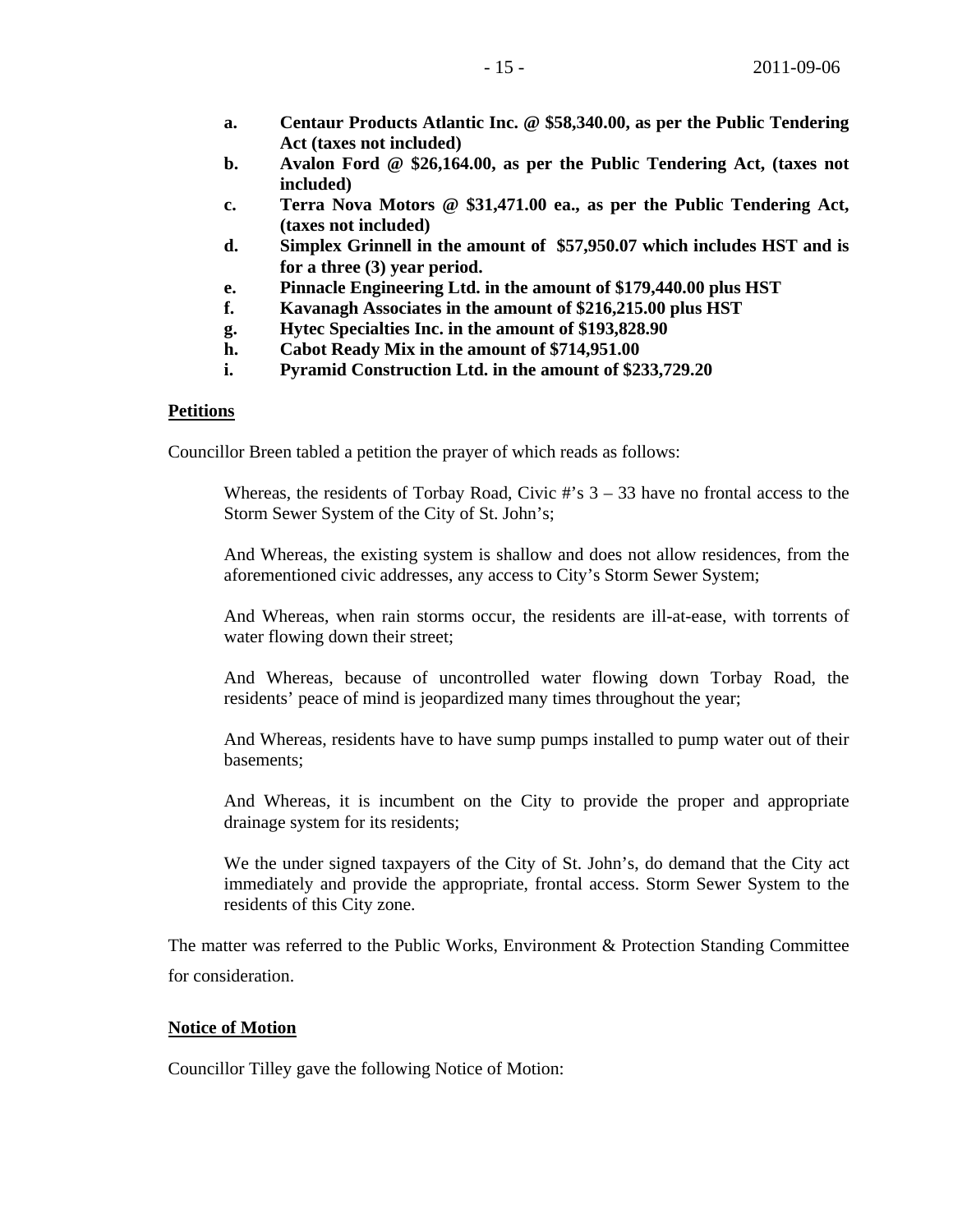**TAKE NOTICE** that I will at the next regular meeting of the St. John's Municipal Council move to enact an amendment to the St. John's Electrical By-Law so as to allow for certification by a Licensed Code 1 Contractor or Electrical Engineer at the discretion of the Director of Building and Property Management.

DATED at St. John's, NL this 6th day of September, 2011.

# **Cashin Avenue – Marguerite's Place**

Council considered a memorandum dated August 31, 2011 from the City Manager regarding the above noted.

# **SJMC2011-09-06/456R**

**It was moved by Councillor Hickman; seconded by Councillor Tilley: That that the 12' of land at the rear of Marguerite's Place, Cashin Avenue be expropriated and conveyed to the St. John's Status of Women's Council so that they can incorporate it into their rear yard, on condition that if a valid claim needs to be paid as a result of the expropriation that the charity must reimburse the City, as recommended by the City Manager.** 

 **The motion being put was unanimously carried.** 

# **Land at rear of 137-143 Campbell Avenue**

Council considered memorandum dated August 24, 2011 from the City Solicitor

Regarding the above noted.

# **SJMC2011-09-06/457R**

**It was moved by Councillor Galgay; seconded by Councillor Breen: That surplus City land between properties at Campbell Avenue and the culvert for Bennett's Brook be offered for sale to the 4 abutters at a price to be based on \$2.00 per square foot plus an administration fee of \$500.00, as recommended by the City Solicitor.** 

**The motion being put was unanimously carried.** 

# **NF Power Easement, University Avenue**

Council considered a memorandum dated August 31, 2011 from the City Solicitor regarding the above noted.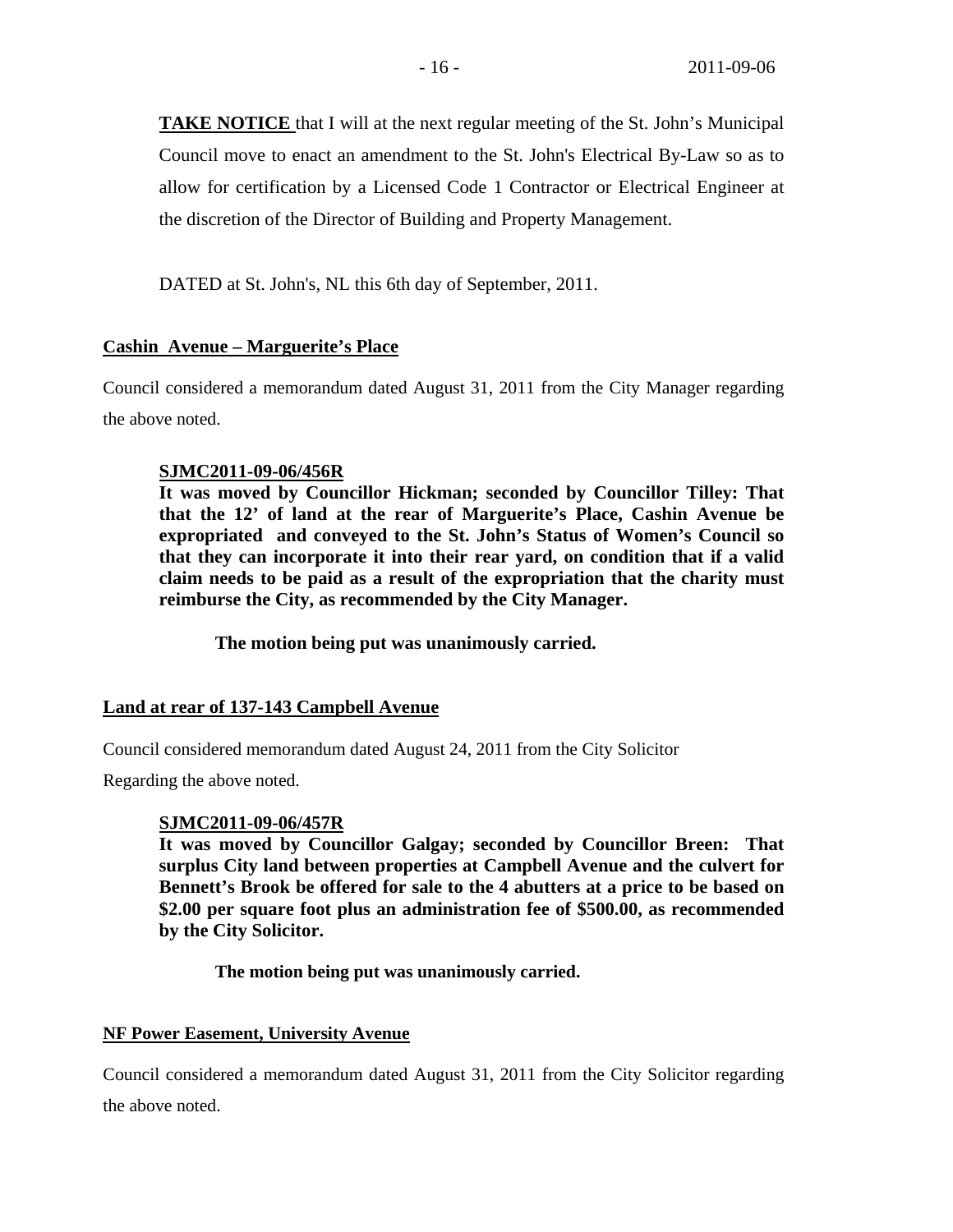# **SJMC2011-09-06/458R**

**It was moved by Councillor Colbert; seconded by Councillor O'Leary: That an Easement Agreement be executed to grant an easement required by NF Power across City open space land at University Avenue, as recommended by the City Solicitor** 

 **The motion being put was unanimously carried.** 

## **NF Power Power Easement, Messenger Drive**

Council considered a memorandum dated August 31, 2011 from the City Solicitor regarding the above noted.

## **SJMC2011-09-06/459R**

**It was moved by Councillor Colbert; seconded by Councillor Hanlon: That an Easement Agreement be executed to grant an easement required by NF Power on the Metrobus site at Messenger Drive for distribution of electricity, as recommended by the City Solicitor.** 

 **The motion being put was unanimously carried.** 

# **Quarterly Travel Report**

Council considered as information a memorandum dated August 31, 2011 from the Director of Finance and City Treasurer along with the quarterly Travel Report for the second quarter of 2011.

# **E-Mail Poll**

## **SJMC2011-09-06/460R**

**It was moved by Councillor Hanlon; seconded by Councillor O'Leary: That the following email poll be ratified:** 

**Continuation of the School Crossing Guard Program for the current school year using the surplus from the 2011 budget and integrating it into the 2012 budget. The program will be re-evaluated during the 2011-2012 school year by City Staff to determine eligibility criteria for inclusion in the program moving forward.**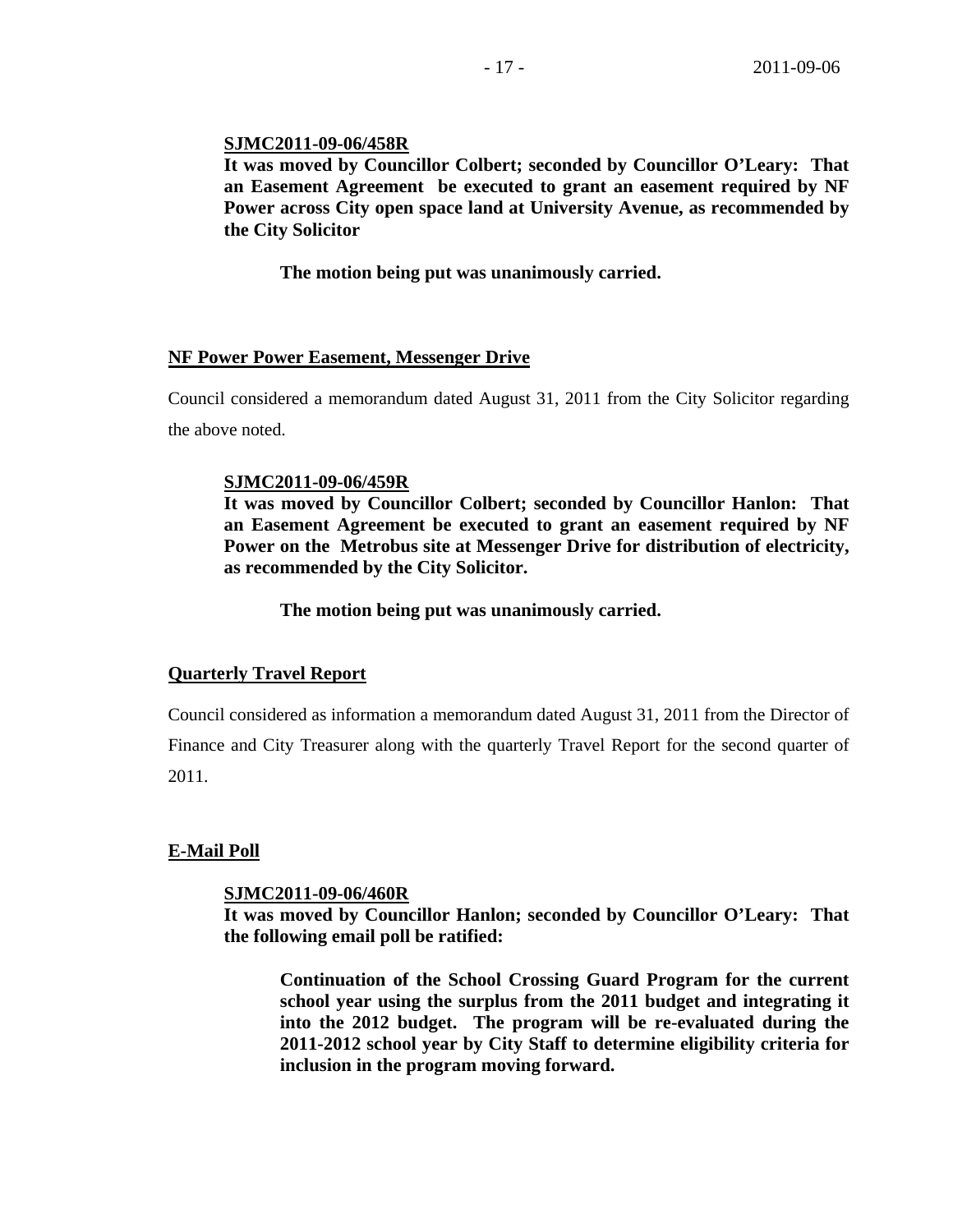His Worship the Mayor took exception to an ad placed in the Telegram by the School Board promoting student safety. The Mayor commented "it's not good enough for the school board to put an ad in the paper talking about student safety, action is what is required".

# **The motion being put was unanimously carried.**

# **E-Mail Poll**

# **SJMC2011-09-06/461R**

**It was moved by Councillor Tilley; seconded by Councillor O'Leary: That the following email poll be ratified:** 

 **Provide \$2500 in sponsorship to Destination St. John's for their bid on the 2013 Athletes Can Forum** 

**The motion being put was unanimously carried.** 

### **Economic Update, September 2011**

Councillor Hanlon presented the highlights of the Economic Update for September 2011. Also, Councillor Hanlon noted it is important to bring attention to the fact that many new businesses are opening up in the downtown area.

# **Correspondence from the Mayor's Office**

## **SJMC2011-09-06/462R**

**It was moved by Councillor Hann; seconded by Councillor Hanlon: That Council support a National Public Transit Strategy to provide public transportation that is fast, affordable and accessible.** 

**The motion being put was unanimously carried.** 

## **Councillor O'Leary**

Councillor O'Leary commended the funding announcement by the provincial and federal governments to restore the Colonial Building.

Councillor O'Leary updated Council on the status of the St. John's Clean and Beautiful program by four students who provided a City wide cleanup and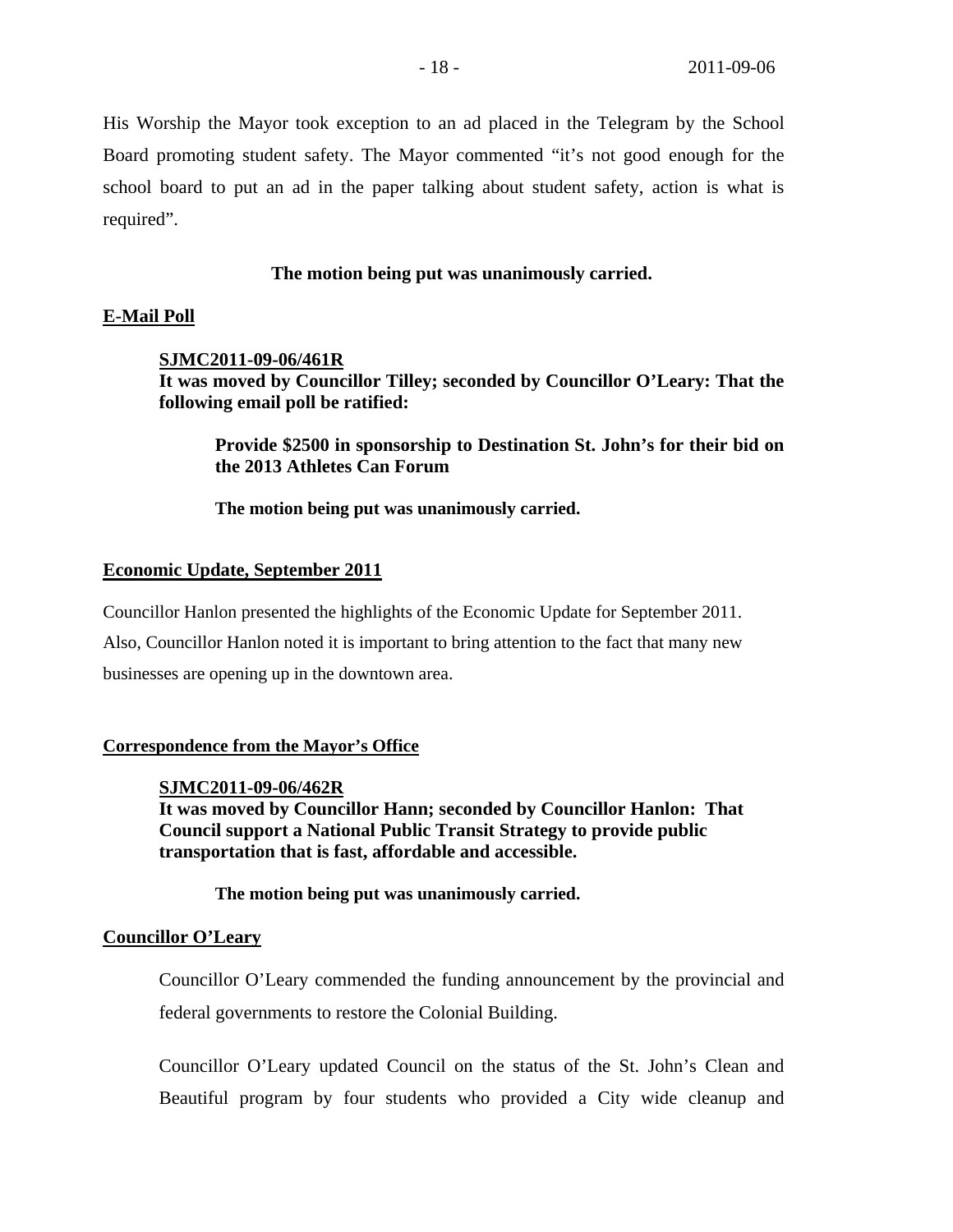education programs and finished up on September  $2<sup>nd</sup>$ . Councillor O'Leary noted that a suggestion was made to her that the City should look at ways to encourage residents who do not recycle to become active participants in the program. The matter was referred to the Public Works, Environment and Protection Committee for consideration.

# **Councillor Hickman**

Councillor Hickman apologized to the residents in the City's west end for the inconvenience caused due to a recent watermain break. The Acting Director of Public Works and Parks outlined the details of the disruption.

Councillor Hickman noted that the City came in under budget in the Tender on the Outer Battery Work and is hopeful that the extra funds will be spent on other projects down in the Outer Battery.

## **Councillor Hann**

Councillor Hann advised he received an email from a resident advising that truck loads of garbage are being dumped on Power's Road. He suggested that a chain be installed to prevent this from happening. The matter was referred to the Department of Public Works for follow-up.

## **Councillor Hanlon**

Councillor Hanlon advised that Mr. Paul Johnson is proposing that the Johnson Family Foundation sell their shares in the Railway Coastal Museum Foundation to the City. She pointed out that the office is a generous one in that the Foundation spent approximately \$2 million upgrading the building and the City already rents the upper floor at a cost of o \$125,000 per year.

## **SJMC2011-09-06/463R**

**It was moved by Councillor Hanlon; seconded by Councillor Galgay: That approval be given to acquire shares of the Johnson Family Foundation in the Railway Coastal Museum Foundation at the cost of \$138,906.00 as recommended by the City Manager.**